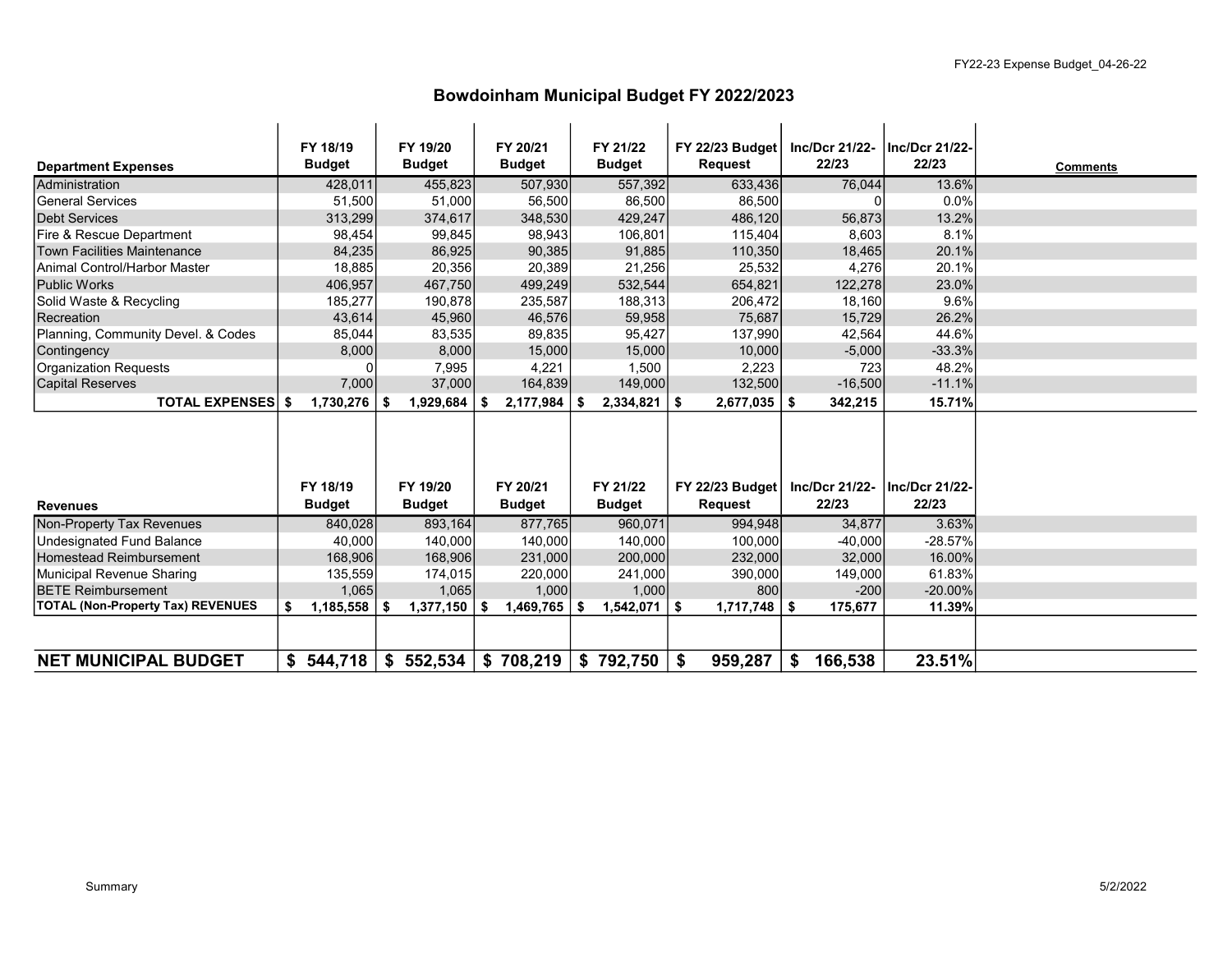# TOWN OF BOWDOINHAM FY 2022/2023 MUNICIPAL BUDGET REQUEST ADMINISTRATION

|                   |                                          | FY 18/19      | FY 19/20                | FY 20/21      | FY 21/22               | FY 22/23       | Inc/Dcr        | Inc/Dcr<br>21/22- |                                                                                                                                                                                  |
|-------------------|------------------------------------------|---------------|-------------------------|---------------|------------------------|----------------|----------------|-------------------|----------------------------------------------------------------------------------------------------------------------------------------------------------------------------------|
|                   |                                          | <b>Budget</b> | <b>Budget</b>           | <b>Budget</b> | <b>Budget</b>          | <b>Request</b> | 21/22-22/23    | 22/23             | <b>Notes</b>                                                                                                                                                                     |
|                   | <b>Personnel</b>                         |               |                         |               |                        |                |                |                   |                                                                                                                                                                                  |
|                   | 1 Town Manager Salary                    | 92,014        | 94,039                  | 91,980        | 82,000                 | 87,000         | 5,000          | 6.1%              |                                                                                                                                                                                  |
|                   | 2 Administrative Personnel               | 103,599       | 116,778                 | 150,224       | 148,087                | 171,425        | 23,338         |                   | Includes 5.9% COLA (lastest update is 6.9%) and minimum office wage<br>15.8% lincreased to \$18/hr. Includes additional staff hours for office coverage (time off,<br>training). |
|                   | 3 Allowance for Merit Wage Increases(2%) | 2,390         | 3,881                   | 3,004         | 3,342                  | 3,429          | 87             | 2.6%              |                                                                                                                                                                                  |
|                   | 4 Assessing Personnel                    | 15,912        | 16,502                  | 18,720        | 19,781                 | 35,000         | 15,219         |                   | 76.9% Budgeted for contract services, if personnel can't be hired.                                                                                                               |
| 5                 | Subtotal:                                | \$213,915     | \$231,200               | \$263,928     | \$253,210              | \$296,854      | 43,644         | 17.2%             |                                                                                                                                                                                  |
| $6\overline{6}$   |                                          |               |                         |               |                        |                |                |                   |                                                                                                                                                                                  |
| $\overline{7}$    | <b>Support &amp; Benefits</b>            |               |                         |               |                        |                |                |                   |                                                                                                                                                                                  |
|                   | 8   FICA/Medicare (7.65%)                | 16,364        | 17,687                  | 20,190        | 19,371                 | 22,709         | 3,339          | 17.2%             |                                                                                                                                                                                  |
|                   | 9 Health, Retirement & Benefits          | 43,972        | 44,137                  | 49,555        | 78,827                 | 82,614         | 3,787          |                   | 4.8% Reduced back to part-time staff.                                                                                                                                            |
| 10 <sup>1</sup>   | Subtotal:                                | \$60,336      | \$<br>61,823            | 69,745<br>\$  | $\mathbf{s}$<br>98,198 | \$105,323      | 7,125          | 7.3%              |                                                                                                                                                                                  |
| 11                |                                          |               |                         |               |                        |                |                |                   |                                                                                                                                                                                  |
| $12 \overline{ }$ |                                          |               |                         |               |                        |                |                |                   |                                                                                                                                                                                  |
| 13                | <b>Subtotal Personnel Svcs Budget:</b>   | \$274,251     | \$293,023               | \$333,673     | \$351,407              | \$402,177      | 50,769         | 14.4%             |                                                                                                                                                                                  |
| 14                |                                          |               |                         |               |                        |                |                |                   |                                                                                                                                                                                  |
| 15                |                                          |               |                         |               |                        |                |                |                   |                                                                                                                                                                                  |
| 16                |                                          |               |                         |               |                        |                |                |                   |                                                                                                                                                                                  |
| 17                | <b>Professional Services</b>             |               |                         |               |                        |                |                |                   |                                                                                                                                                                                  |
|                   | 18 Legal Expense                         | 5,500         | 5,500                   | 10,000        | 20,000                 | 20,000         | $\mathbf{0}$   | 0.0%              |                                                                                                                                                                                  |
|                   | 19 Maine Municipal Assoc. Dues           | 3,643         | 3,810                   | 3,818         | 4,000                  | 4,250          | 250            | 6.3%              |                                                                                                                                                                                  |
|                   | 20 Municipal Audit Services              | 6,850         | 6,950                   | 7,150         | 8,000                  | 9,500          | 1,500          | 18.8%             |                                                                                                                                                                                  |
|                   | 21 IT Services Mapping Services          | 2,800         |                         |               |                        | 10.000         | 10,000         |                   | \$2,700 montoring, \$110/hr for assistance                                                                                                                                       |
|                   | 22 Assessing Services                    |               |                         | 12,500        | 12,500                 | 25,000         | 12,500         |                   | 100.0% 3rd & 4th Quarter Property Card Update                                                                                                                                    |
| 23                | Subtotal:                                | \$18,793      | $\mathbf{\$}$<br>16,260 | \$<br>33,468  | \$<br>44,500           | \$<br>68,750   | 24,250         | 54.5%             |                                                                                                                                                                                  |
| 24                |                                          |               |                         |               |                        |                |                |                   |                                                                                                                                                                                  |
| 25                | <b>Boards &amp; Stipends</b>             |               |                         |               |                        |                |                |                   |                                                                                                                                                                                  |
|                   | 26 Selectmen's Stipend                   | 6,500         | 6,500                   | 6,500         | 6,500                  | 6,500          | $\overline{0}$ | 0.0%              |                                                                                                                                                                                  |
|                   | 27 Election Stipends                     | 2,300         | 2,300                   | 5,000         | 3,000                  | 5,300          | 2,300          | 76.7%             | June & November (Governor)- Increases wages for workers to \$13, election<br>staff to \$15 & warden to \$18 (and deputy for training).                                           |
|                   | 28 Health Officer                        | 750           | 750                     | 750           | 750                    | 750            | $\mathbf{0}$   |                   | $0.0\%$ 41 hours at \$18 per hour                                                                                                                                                |
|                   | 29 Cemetery Sexton                       | 550           | 550                     | 550           | 550                    | 1,000          | 450            | 81.8%             | 55 hours at \$18 per hour                                                                                                                                                        |
|                   | 30 FICA/Medicare (7.65%)                 | 773           | 773                     | 979           | 826                    | 1,037          | 210            | 25.5%             |                                                                                                                                                                                  |
| 31                | Subtotal:                                | \$10,873      | 10,873<br>\$            | 13,779<br>\$  | \$11,626               | -\$<br>14,587  | 2,960          | 25.5%             |                                                                                                                                                                                  |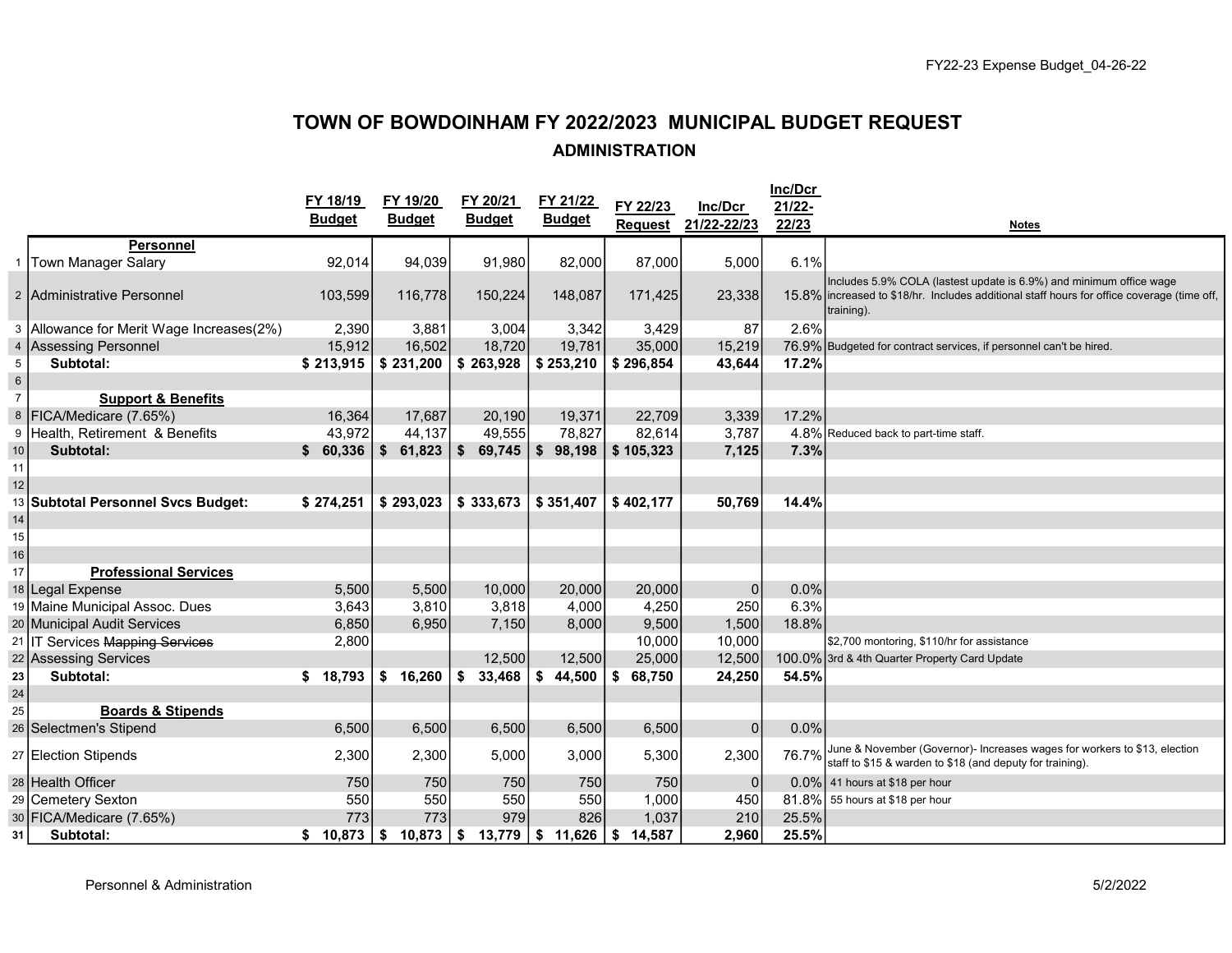|    |                                        | FY 18/19      |    | FY 19/20      |     | FY 20/21      |     | FY 21/22      |      | FY 22/23       | Inc/Dcr        | Inc/Dcr         |                                                                            |
|----|----------------------------------------|---------------|----|---------------|-----|---------------|-----|---------------|------|----------------|----------------|-----------------|----------------------------------------------------------------------------|
|    |                                        | <b>Budget</b> |    | <b>Budget</b> |     | <b>Budget</b> |     | <b>Budget</b> |      | <b>Request</b> | 21/22-22/23    | 21/22-<br>22/23 | <b>Notes</b>                                                               |
| 32 |                                        |               |    |               |     |               |     |               |      |                |                |                 |                                                                            |
| 33 | <b>Operating Expenses</b>              |               |    |               |     |               |     |               |      |                |                |                 |                                                                            |
|    | 34 Printing & Publications             | 3,000         |    | 3,200         |     | 3,000         |     | 3,000         |      | 3,000          | $\overline{0}$ | 0.0%            |                                                                            |
|    | 35 Election Expenses                   | 5,500         |    | 5,500         |     | 6,700         |     | 6,000         |      | 7,000          | 1,000          |                 | 16.7% November, June & Town Meeting                                        |
|    | 36 Training, Certs & Dues              | 7,000         |    | 8,000         |     | 3,000         |     | 7,000         |      | 7,000          | 0              | 0.0%            |                                                                            |
|    | 37 Website Maintenance/Updates         | O             |    | 1,120         |     | 1,120         |     | 1,640         |      | 1,640          | 0              | 0.0%            |                                                                            |
|    | 38 Ordinance Enforcement               | 500           |    | 500           |     | 200           |     | 200           |      | 200            | $\overline{0}$ | 0.0%            |                                                                            |
|    | 39 Broadcast/Recording                 | 2,400         |    | 2,400         |     | 2,400         |     | 2,400         |      | 2,900          | 500            |                 | 20.8% Town Hall Streams (\$2400), Zoom (\$300) & Project Broadcast (\$200) |
|    | 40 Miscellaneous Expense               | 300           |    | 300           |     | 400           |     | 400           |      | 500            | 100            | 25.0%           |                                                                            |
|    | 41 Payroll Service Expense             | 5,200         |    | 5,400         |     | 5,500         |     | 5,500         |      | 0              | $-5,500$       |                 | -100.0% Moved to In-House                                                  |
|    | 42 Mileage Reimbursement               | 2,300         |    | 3,000         |     | 2,000         |     | 2,000         |      | 3,000          | 1,000          |                 | 50.0% Training moving back to in-person with all new staff                 |
|    | 43 Office Supplies                     | 3,600         |    | 3,600         |     | 4,500         |     | 4,500         |      | 5,000          | 500            | 11.1%           |                                                                            |
|    | 44 Postage & Bulk Mail                 | 5,800         |    | 6,380         |     | 6,300         |     | 6,350         |      | 6,500          | 150            | 2.4%            |                                                                            |
|    | 45 Registry of Deeds                   | 4,800         |    | 5,200         |     | 5,000         |     | 5,000         |      | 5,000          | 0              | 0.0%            |                                                                            |
| 46 | Subtotal:                              | \$<br>40,400  | S  | 44,600        | \$  | 40,120        | Ŝ.  | 43,990        | Ŝ.   | 41,740         | $-2,250$       | $-5.1%$         |                                                                            |
| 47 |                                        |               |    |               |     |               |     |               |      |                |                |                 |                                                                            |
| 48 | <b>Planning Expenses</b>               |               |    |               |     |               |     |               |      |                |                |                 |                                                                            |
|    | 49 Mapping Expense                     |               |    | 3,000         |     | 1,500         |     | 3,000         |      | 3,000          | 0              | 0.0%            |                                                                            |
| 50 | Subtotal:                              |               | \$ | 3,000         | \$  | 1,500         | \$. | 3,000         | - \$ | 3,000          | $\Omega$       | 0.0%            |                                                                            |
| 51 |                                        |               |    |               |     |               |     |               |      |                |                |                 |                                                                            |
| 52 | <b>Equipment Maint./Repair</b>         |               |    |               |     |               |     |               |      |                |                |                 |                                                                            |
|    | 53 Equip.Replace/Repair/Computer Maint | 7,000         |    | 8,000         |     | 1,000         |     | 5,000         |      | 4,500          | $-500$         |                 | $-10.0\%$ 3 new computers (includes service set-up)                        |
|    | 54 Software Licenses                   | 11,820        |    | 15,989        |     | 16,000        |     | 23,820        |      | 21,960         | $-1,860$       |                 | -7.8% TRIO-16,500, Microsoft -\$2,600 & Back-up-\$2,160, Sophos - \$700    |
|    | 55   Postage Meter-Lease/Purchase      | 1,250         |    | 1,250         |     | 1,250         |     | 600           |      | 600            | 0              | 0.0%            |                                                                            |
|    | 56 Copier Lease/Maint. Agreement       | 6,650         |    | 6,850         |     | 6,850         |     | 7,200         |      | 7,500          | 300            | 4.2%            |                                                                            |
| 57 | Subtotal:                              | \$26,720      | \$ | 32,089        | \$  | 25,100        | \$  | 36,620        | S.   | 34,560         | $-2,060$       | $-5.6%$         |                                                                            |
| 58 |                                        |               |    |               |     |               |     |               |      |                |                |                 |                                                                            |
| 59 | <b>Utilities Expense</b>               |               |    |               |     |               |     |               |      |                |                |                 |                                                                            |
|    | 60 Electricity                         | 3,300         |    | 4,077         |     | 4,700         |     | 4,500         |      | 5,500          | 1,000          |                 | 22.2% Town Hall moved to Facility Maintenance budget                       |
|    | 61 Heating Expense                     | 1,600         |    | 2,000         |     | 3,000         |     | 3,500         |      | 3,500          | $\Omega$       |                 | 0.0% Town Hall moved to Facility Maintenance budget                        |
|    | 62 Water Service                       | 1,100         |    | 1,400         |     | 1,500         |     | 1,500         |      | 1,000          | $-500$         |                 | -33.3% Town Hall moved to Facility Maintenance budget                      |
|    | 63 Telephone (& Internet) Expense      | 2,700         |    | 3,200         |     | 3,200         |     | 3,200         |      | 6,000          | 2,800          |                 | 87.5% new fiber service and phone plan is \$450/month                      |
| 64 | Subtotal:                              | 8,700<br>S.   | \$ | 10,677        | -\$ | 12,400        | \$  | 12,700        | - \$ | 16,000         | 3,300          | 26.0%           |                                                                            |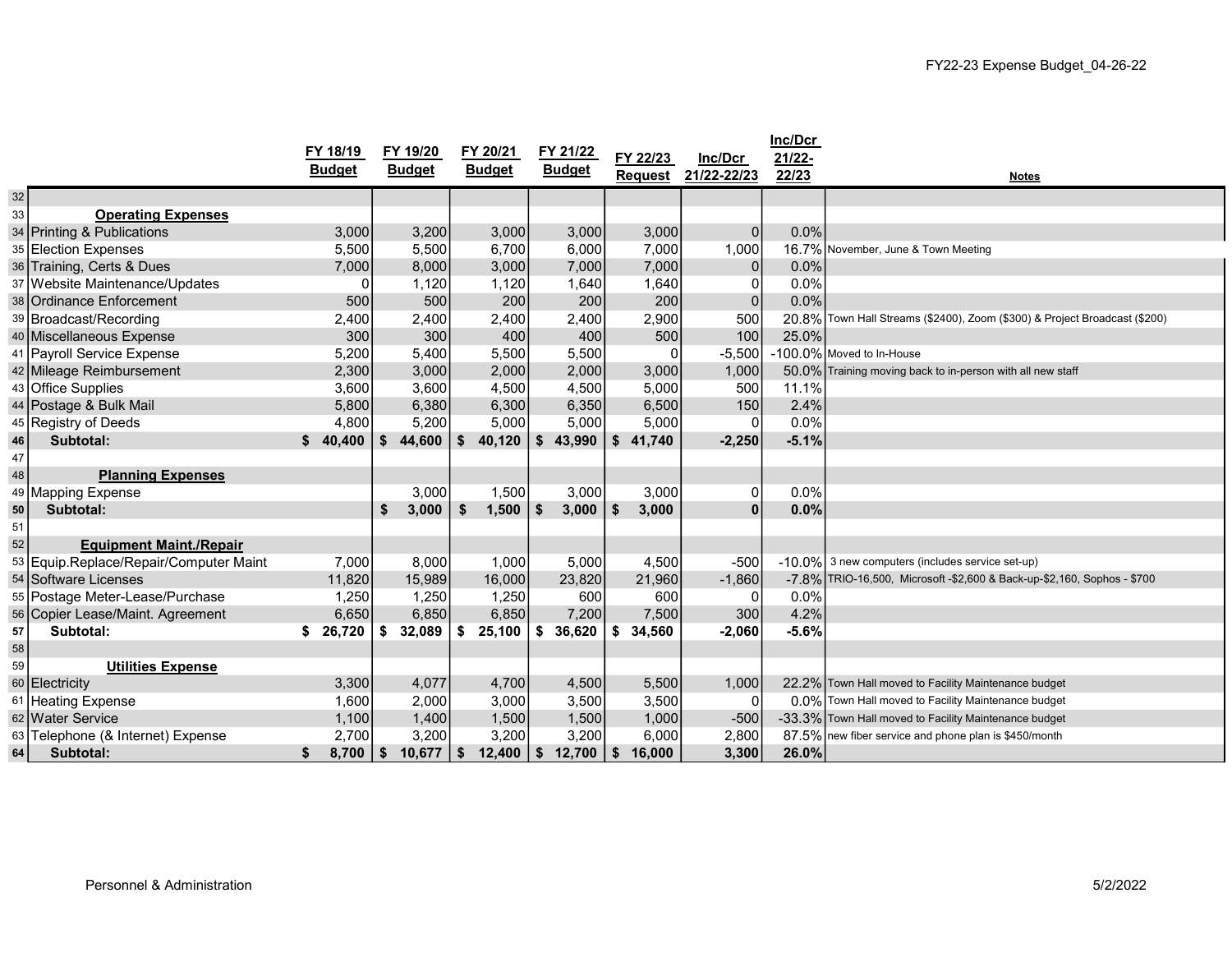|      |                                       | FY 18/19<br><b>Budget</b> | FY 19/20<br><b>Budget</b> | FY 20/21<br><b>Budget</b>                                  | FY 21/22<br><b>Budget</b> | FY 22/23<br><b>Request</b> | Inc/Dcr<br>21/22-22/23 | Inc/Dcr<br>21/22-<br>22/23 | <b>Notes</b> |
|------|---------------------------------------|---------------------------|---------------------------|------------------------------------------------------------|---------------------------|----------------------------|------------------------|----------------------------|--------------|
| 65   | <b>Risk Management</b>                |                           |                           |                                                            |                           |                            |                        |                            |              |
|      | 66 Public Officials Liability         | 4,171                     | 3,902                     | 3,520                                                      | 3,473                     | 3,571                      | 98                     | 2.8%                       |              |
|      | 67 Employee Bonding                   | 427                       | 427                       | 440 l                                                      | 440                       | 462                        | 22                     | $5.0\%$                    |              |
|      | 68 Worker's Comp                      | 15,180                    | 12,908                    | 12,571                                                     | 18,600                    | 16,830                     | $-1,770$               | $-9.5%$                    |              |
|      | 69 Unemployment                       | 750                       | 300                       | 300 <sup> </sup>                                           | 1,600 <sub>1</sub>        | 1,600                      |                        | $0.0\%$                    |              |
|      | 70 General Liability & Property       | 7,003                     | 6,895                     | 9,624                                                      | 9,369                     | 9,053                      | $-316$                 | $-3.4\%$                   |              |
|      | 71 Vehicle and Mobile Equip Insurance | 11,051                    | 10,975                    | 11,434                                                     | 10,066                    | 12,586                     | 2,520                  | 25.0%                      |              |
|      | 72 Fire Dept Ins.                     | 9,692                     | 9,894                     | 10,000                                                     | 10,000                    | 8,520                      | $-1,480$               | $-14.8%$                   |              |
| 73 I | Subtotal:                             | 48,274                    | 45,301                    | 47,889<br>- 56                                             | 53,548                    | 52,622                     | -926                   | $-1.7%$                    |              |
| 74   |                                       |                           |                           |                                                            |                           |                            |                        |                            |              |
|      | 75 Subtotal Administrative Budget:    | \$153,760                 | \$162,800                 | \$174,256                                                  | \$205,984                 | \$231,259                  | 25,275                 | 12.3%                      |              |
| 76   |                                       |                           |                           |                                                            |                           |                            |                        |                            |              |
|      | 77 Total Personnel & Administrative   |                           |                           | $$428,011$   \$455,823   \$507,930   \$557,392   \$633,436 |                           |                            | 76,044                 | 13.6%                      |              |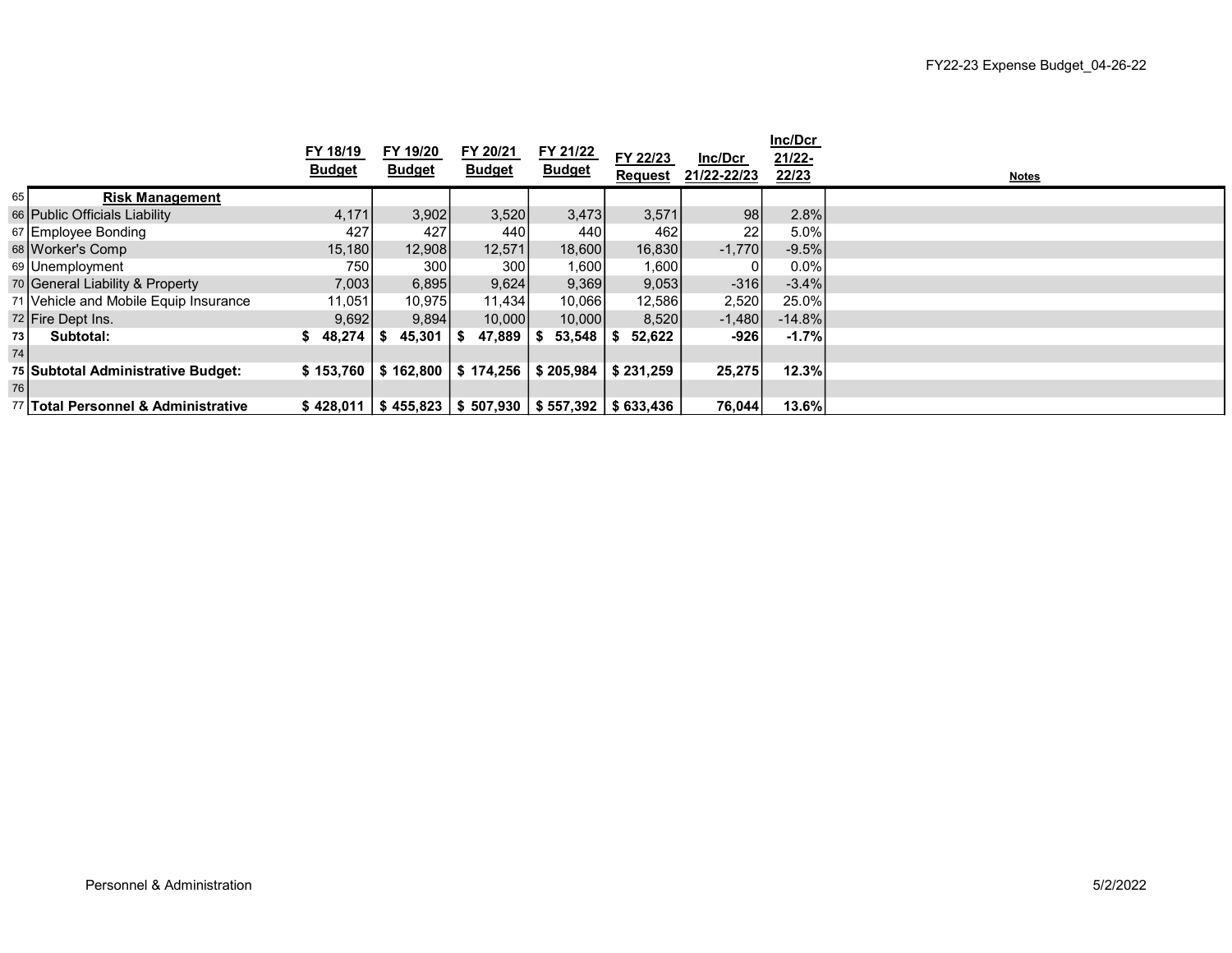#### TOWN OF BOWDOINHAM FY 2022/2023 MUNICIPAL BUDGET REQUEST GENERAL SERVICES & DEBT SERVICE

|                  |                                                             |               |                        |               |                                                        |                |              | Inc/Dcr |                   |
|------------------|-------------------------------------------------------------|---------------|------------------------|---------------|--------------------------------------------------------|----------------|--------------|---------|-------------------|
|                  |                                                             | FY 18/19      | FY 19/20               | FY 20/21      | FY 21/22                                               | FY 22/23       | Inc/Dcr      | 21/22-  |                   |
|                  |                                                             | <b>Budget</b> | <b>Budget</b>          | <b>Budget</b> | <b>Budget</b>                                          | <b>Request</b> | 21/22-22/23  | 22/23   | <b>Notes</b>      |
|                  |                                                             |               |                        |               |                                                        |                |              |         |                   |
|                  | <b>GENERAL SERVICES BUDGET</b>                              |               |                        |               |                                                        |                |              |         |                   |
|                  | lGeneral Assistance                                         | 4,000         | 3,000                  | 4,500         | 4,500                                                  | 4,500          | $\mathbf{0}$ | 0.0%    |                   |
| $\overline{c}$   | <b>Library Appropriation</b>                                | 20,500        | 21,000                 | 25,000        | 25,000                                                 | 25,000         | $\Omega$     | 0.0%    |                   |
| 3                | Snowbirds Appropriation                                     | 1,000         | 1,000                  | 1,000         | 1,000                                                  | 1,000          | $\mathbf{0}$ | 0.0%    |                   |
| $\overline{4}$   | Bowdoinham Historical Society (Document Preservation)       | 1,000         | 1,000                  | 1,000         | 1,000                                                  | 1,000          | $\Omega$     | 0.0%    |                   |
| 5                | Bowdoinham Historical Society (Merrymeeting Hall Utilities) |               |                        |               | 5,000                                                  | 5,000          | $\Omega$     |         |                   |
| 6                | Ambulance Contract                                          | 25,000        | 25,000                 | 25,000        | 50,000                                                 | 50,000         | $\Omega$     | 0.0%    |                   |
| $\overline{7}$   | <b>General Services Budget:</b>                             | $\mathbf{s}$  | $51,500$   \$ $51,000$ | 56,500<br>\$  | \$<br>$86,500$   \$                                    | $86,500$   \$  |              | 0.00%   |                   |
| 8                |                                                             |               |                        |               |                                                        |                |              |         |                   |
| $\boldsymbol{9}$ |                                                             |               |                        |               |                                                        |                |              |         |                   |
| 10               | <b>DEBT SERVICE BUDGET</b>                                  |               |                        |               |                                                        |                |              |         |                   |
| 11               | 2020 Debt Consolidation Loan                                |               |                        | 163,838       | 166,184                                                | 166,184        | $\Omega$     | 0.0%    |                   |
|                  | 12 2021 Mallon Brook Stream Crossing - Andro                |               |                        |               |                                                        | 20,508         | 20,508       |         |                   |
|                  | 13 2021 Road & Fire Parking Lot Bond - Andro                |               | 25,000                 |               |                                                        | 102,522        | 102,522      |         |                   |
|                  | 14 PW Facil Bond- MMBB                                      |               | 71,500                 | 76,048        | 154,662                                                | 153,150        | $-1,512$     | $-2.0%$ |                   |
|                  | 15 2008 Pleasant & Ridge Rd Bond (10 yr - 3.7%)             | 43,336        |                        |               |                                                        |                |              |         |                   |
|                  | 16 2011 Road, PW Truck (10yr - 2.13%) = MMB                 | 64,400        | 64,400                 | 64,722        | 64.561                                                 |                |              |         | Paid              |
|                  | 17 2011 Fire Truck Bond (15 yr - 2.13%) - MMB               | 17,067        | 17,067                 | 17,909        | 17,827                                                 | 17,742         | $-85$        | $-0.5%$ |                   |
|                  | 18 2013 Lease/Purchase Backhoe (10yr - 3.2%)                | 10,524        | 10,524                 | 10,524        | 10,524                                                 | 10,525         |              |         | 0.0% Last Payment |
|                  | 19 2015 Lease/Purchase Loader (10 yr - 2.5%)                | 15,489        | 15,489                 | 15.489        | 15,489                                                 | 15,489         | $\Omega$     | 0.0%    |                   |
|                  | 20 2015 Abbagadassett Road Bond (10 yr - 3.52%)             | 11,521        | 11,930                 |               |                                                        |                |              |         | Consolidated      |
|                  | 21 2015 PW Truck Bond (7 yr - 3.28%)                        | 22,776        | 23,523                 |               |                                                        |                |              |         | Consolidated      |
|                  | 22 2016 PW Truck Bond (7 yr - 2.89%)                        | 20,809        | 20,793                 |               |                                                        |                |              |         | Consolidated      |
|                  | 23 2016 Pork Point Road Bond (10 yr - 3.06%)                | 27,998        | 28,855                 |               |                                                        |                |              |         | Consolidated      |
|                  | 24 2017 Wildes Road Bond (7 yr - 2.76%)                     | 23,572        | 23,572                 |               |                                                        |                |              |         | Consolidated      |
| 25               | 2018 Quick-Attack Fire Truck Bond (10 yr - 3.42%)           | 14,287        | 17,000                 |               |                                                        |                |              |         | Consolidated      |
|                  | 26 Interest Expense                                         | 41,520        | 44,964                 |               |                                                        |                |              |         |                   |
| 27               | Interest Pleasant & Ridge Bond                              | 11,346        | 11,346                 |               |                                                        |                |              |         |                   |
| 28               | Interest 2010 Road Bond                                     | 9,410         | 9,410                  |               |                                                        |                |              |         |                   |
| 29               | Interest 2011 Road, PW Truck Bond                           | 21,593        | 21,593                 |               |                                                        |                |              |         |                   |
| 30               | Interest 2011 Fire Truck Bond                               | 8,724         | 8,724                  |               |                                                        |                |              |         |                   |
| 31               | 2012 Millay Road, PW Trackless Bond (10yr - 3.09%)          | 36,290        | 37,412                 |               |                                                        |                |              |         | Consolidated      |
|                  | 32 2019 Road & Truck Bond- CN                               |               |                        |               |                                                        |                |              |         | Consolidated      |
|                  | 33 2018 Road & Truck Bond- MSB                              |               | 25,000                 |               |                                                        |                |              |         | Consolidated      |
| 31               |                                                             |               |                        |               |                                                        |                |              |         |                   |
|                  | 32   Debt Service Budget:                                   |               |                        |               | $$313,299$ $$374,617$ $$348,530$ $$429,247$ $$486,120$ |                | 56,873<br>\$ | 13.25%  |                   |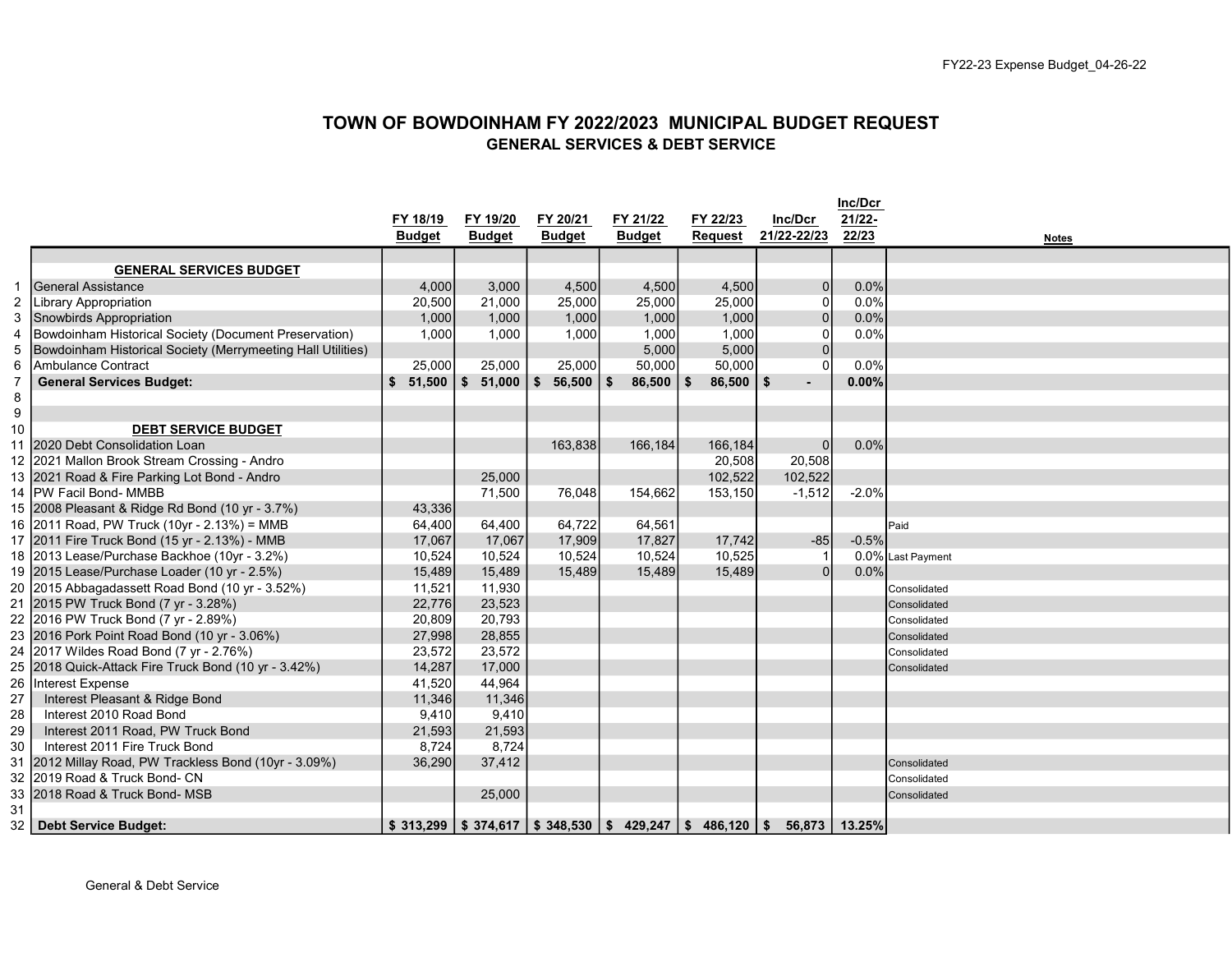## TOWN of BOWDOINHAM FY 2022/2023 MUNICIPAL BUDGET TOWN FACILITIES MAINTENANCE

|                                             |               |               |                                            |               |                           | Inc/Dcr  | Inc/Dcr |                                                                               |
|---------------------------------------------|---------------|---------------|--------------------------------------------|---------------|---------------------------|----------|---------|-------------------------------------------------------------------------------|
|                                             | FY 18/19      | FY 19/20      | FY 20/21                                   | FY 21/22      | FY 22/23                  | 21/22-   | 21/22-  |                                                                               |
|                                             | <b>Budget</b> | <b>Budget</b> | <b>Budget</b>                              | <b>Budget</b> | <b>Request</b>            | 22/23    | 22/23   | <b>Notes</b>                                                                  |
| Town Facilities Maintenance                 |               |               |                                            |               |                           |          |         |                                                                               |
| 1 Custodial & Supplies                      | 5,000         | 5,000         | 5,000                                      | 5,000         | 7,000                     | 2,000    |         | 40.0% Cleaning Supplies (Park & Office) & Office Cleaning                     |
| 2 Town Hall / Office Maint & Repair         | 6,000         | 6,000         | 6.000                                      | 7,500         | 5,000                     | $-2,500$ |         | -33.3% Pest Services (1500), Inspections, Gardens, Other                      |
| 3 Town Hall Maint, Repair, Utilities        |               |               |                                            |               | 5,300                     | 5,300    |         | Water (400), Electricity (2400), Heat (2000)                                  |
| 4 Waterfront Maintenance/Parks & Repair     | 6.500         | 7.500         | 10.000                                     | 10,000        | 5,000                     | $-5,000$ |         | -50.0% Docks, Buildings, Parking, Paths,                                      |
| 5 Waterfront Utilities                      |               |               |                                            |               | 10,800                    |          |         | Water (1000), Heat (1000), Internet (1800), Septic (6000), Electricity (1000) |
| 6 Hydrant Rental                            | 55,235        | 55,235        | 55,235                                     | 55,235        | 60,000                    | 4,765    | 8.6%    |                                                                               |
| 7 Street Lighting                           | 11,000        | 12,540        | 13,500                                     | 13,500        | 15,000                    | ا500. ا  | 11.1%   |                                                                               |
| 8 Memorial Day                              | 500           | 650           | 650                                        | 650           | 7501                      | 100      | 15.4%   |                                                                               |
| 9 Riverfront-Yellow Bldg Maint & Utitlities |               |               |                                            |               | 500                       |          |         |                                                                               |
| 10 Town Landfill (Carding Machine Rd)       |               |               |                                            |               | 1,000                     | 1,000    |         | Pipe Replacement                                                              |
| <b>Town Facilities Maintenance:</b>         |               |               | $$84,235 \mid $86,925 \mid $90,385 \mid $$ |               | $91,885$   \$110,350   \$ | 18,465   | 20.10%  |                                                                               |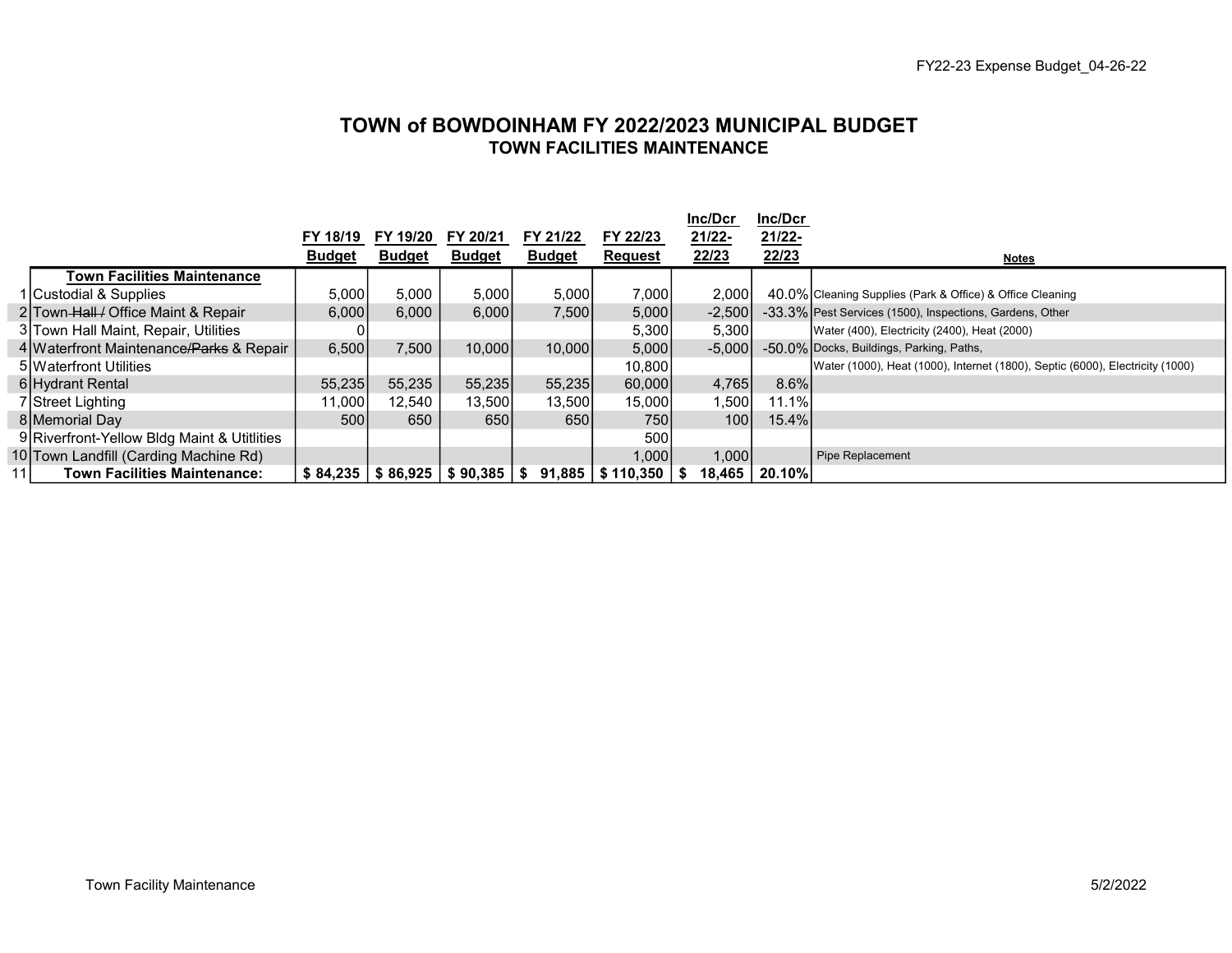# TOWN of BOWDOINHAM FY 2022/2023 MUNICIPAL BUDGET FIRE & RESCUE DEPARTMENT

|                  |                                 | FY 18/19      | FY 19/20      | FY 20/21      | FY 21/22      |    | FY 22/23       |     | Inc/Dcr<br>21/22- | Inc/Dcr<br>21/22- |                                             |
|------------------|---------------------------------|---------------|---------------|---------------|---------------|----|----------------|-----|-------------------|-------------------|---------------------------------------------|
|                  |                                 | <b>Budget</b> | <b>Budget</b> | <b>Budget</b> | <b>Budget</b> |    | <b>Request</b> |     | 22/23             | 22/23             | <b>Notes</b>                                |
|                  |                                 |               |               |               |               |    |                |     |                   |                   |                                             |
|                  | <b>Administration</b>           |               |               |               |               |    |                |     |                   |                   |                                             |
| $\mathbf{1}$     | <b>Fire Chief Salary</b>        | 16,477        | 16,840        | 17,210        | 17,817        |    | 20,800         |     | 2,983             | 17.33%            | \$20/hr at 20 hr/wk & \$13.33/hr at 30hr/wk |
|                  | 2 Fire & Rescue Volunteers      | 23,000        | 23,000        | 23,000        | 24,000        |    | 24,000         |     |                   | 0.00%             |                                             |
| 3                | Emergency Management Dir.       | 750           | 750           | 750           | 775           |    | 1,000          |     | 225               | 30.00%            |                                             |
| 4                | Subtotal:                       | \$40,227      | \$40,590      | \$40,960      | \$<br>42,592  | \$ | 45,800         |     | 3,208             | 7.53%             |                                             |
| 5                |                                 |               |               |               |               |    |                |     |                   |                   |                                             |
| 6                | <b>FICA</b>                     | 3,077         | 3,105         | 3,133         | 3,258         |    | 3,504          |     | 245               | 7.53%             |                                             |
| $\overline{7}$   | <b>Earned Paid Leave</b>        |               |               |               | 650           |    | 1,000          |     | 350               |                   |                                             |
| 8                | Subtotal:                       | 3,077<br>\$   | \$3,105       | \$3,133       | \$<br>3,908   | S. | 4,504          |     | 595               | 19.00%            |                                             |
| $\boldsymbol{9}$ |                                 |               |               |               |               |    |                |     |                   |                   |                                             |
| 10               | <b>Operating Expense</b>        |               |               |               |               |    |                |     |                   |                   |                                             |
|                  | 11 Training                     | 3,500         | 4,000         | 5,000         | 4,000         |    | 5,000          |     | 1,000             | 25.00%            |                                             |
|                  | 12 Mileage                      | 1,000         | 1,000         |               |               |    |                |     |                   |                   |                                             |
|                  | 13 Equipment                    | 4,000         | 4,000         | 12,000        | 13,000        |    | 15,000         |     | 2,000             | 15.38%            |                                             |
|                  | 14 Dues/Memberships             | 750           | 750           | 750           | 1,000         |    | 1,500          |     | 500               | 50.00%            | Maine Chiefs/Sag Chiefs/IAR annual/CLIA     |
|                  | 15 Office Supplies              | 600           | 600           | 700           | 500           |    | 500            |     | $\Omega$          | $0.00\%$          |                                             |
|                  | 16 Physicals/Innoculations      | 2,500         | 2,500         | 2,500         | 3,000         |    | 3,000          |     |                   | 0.00%             |                                             |
|                  | 17 Radio Purchase & Repair      | 2,000         | 2,000         | 1,500         | 1,500         |    | 2,000          |     | 500               | 33.33%            | pager upgrades                              |
|                  | 18 Personal Protective Clothing | 7,000         | 7,000         | 7,000         | 7,500         |    | 8,500          |     | 1,000             | 13.33%            | increase in gear price                      |
|                  | 19 Equipment Testing            | 4,000         | 4,000         | 4,500         | 4,500         |    | 4,500          |     | $\theta$          | $0.00\%$          |                                             |
|                  | 20 Building Maintenance         | 6,500         | 6,500         | 6,500         | 6,500         |    | 8,500          |     | 2,000             | 30.77%            | Stripping for new pavement                  |
|                  | 21 Fire Suppression Equipment   | 8,000         | 8,000         |               |               |    |                |     |                   |                   |                                             |
|                  | 22 Print/Publications/Train     | 2,000         | 2,000         |               |               |    |                |     |                   |                   |                                             |
| 23               | Subtotal:                       | \$41,850      | \$42,350      | \$40,450      | \$<br>41,500  | \$ | 48,500         | -\$ | 7,000             | 16.87%            |                                             |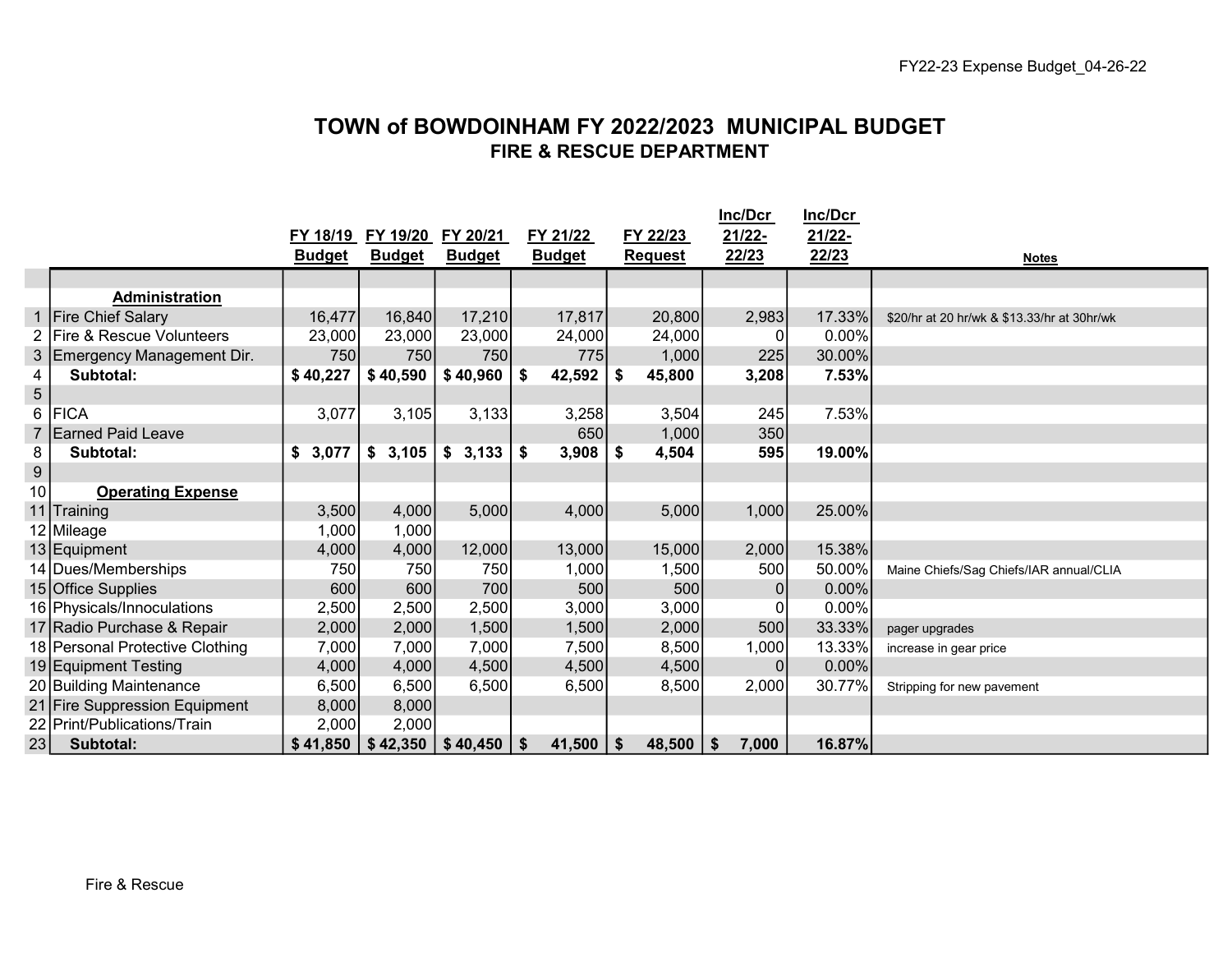|    |                                                     |               |      |               |               |      |               |          |                |      | Inc/Dcr        | Inc/Dcr    |                                                       |
|----|-----------------------------------------------------|---------------|------|---------------|---------------|------|---------------|----------|----------------|------|----------------|------------|-------------------------------------------------------|
|    |                                                     | FY 18/19      |      | FY 19/20      | FY 20/21      |      | FY 21/22      |          | FY 22/23       |      | 21/22-         | 21/22-     |                                                       |
| 24 |                                                     | <b>Budget</b> |      | <u>Budget</u> | <b>Budget</b> |      | <b>Budget</b> |          | <b>Request</b> |      | 22/23          | 22/23      | <b>Notes</b>                                          |
| 25 | <b>Utilities Expense</b>                            |               |      |               |               |      |               |          |                |      |                |            |                                                       |
|    |                                                     |               |      |               |               |      |               |          |                |      |                |            | anticipated increase with new cmp rates and new solar |
|    | 26 Electricity                                      | 2,000         |      | 2,000         | 2,200         |      | 2,200         |          | 3,500          |      | 1,300          | 59.09%     | agreement                                             |
|    | 27 Heating Expense                                  | 2,500         |      | 2,500         | 2,500         |      | 2,500         |          | 3,500          |      | 1,000          | 40.00%     |                                                       |
|    | 28 Water Service                                    | 300           |      | 300           | 300           |      | 300           |          | 400            |      | 100            | 33.33%     |                                                       |
|    | 29 Telephone                                        | 1,500         |      | 1,500         | 1,500         |      | 1,800         |          | 1,200          |      | $-600$         | $-33.33\%$ |                                                       |
| 30 | Subtotal:                                           | 6,300         |      | 6,300         | 6,500         | - \$ | 6,800         | - \$     | 8,600          |      | 1,800          | 26.47%     |                                                       |
| 31 |                                                     |               |      |               |               |      |               |          |                |      |                |            |                                                       |
| 32 | <b>Vehicle Maintenance</b>                          |               |      |               |               |      |               |          |                |      |                |            |                                                       |
|    | 33 Diesel                                           | 2,500         |      | 3,000         | 3,400         |      | 3,000         |          | 3,000          |      | $\overline{0}$ | $0.00\%$   |                                                       |
|    | 34 Vehicle Maintenance                              | 4,500         |      | 4,500         | 4,500         |      | 9,000         |          | 5,000          |      | $-4,000$       | $-44.44\%$ |                                                       |
| 35 | Subtotal:                                           | \$7,000       | - \$ | 7,500         | $7,900$   \$  |      | 12,000        | l \$     | $8,000$   \$   |      | (4,000)        | $-33.33%$  |                                                       |
| 36 |                                                     |               |      |               |               |      |               |          |                |      |                |            |                                                       |
|    | 37 Fire & Rescue Department Bud \$98,454   \$99,845 |               |      |               | \$98,943      | l Si | 106,801       | <b>S</b> | 115,404        | - 56 | 8,603          | 8.69%      |                                                       |

NOTES: Fire Department and EMS Department merged by Town Meeting vote for 2015-16 fiscal year to create Fire & Rescue Dept.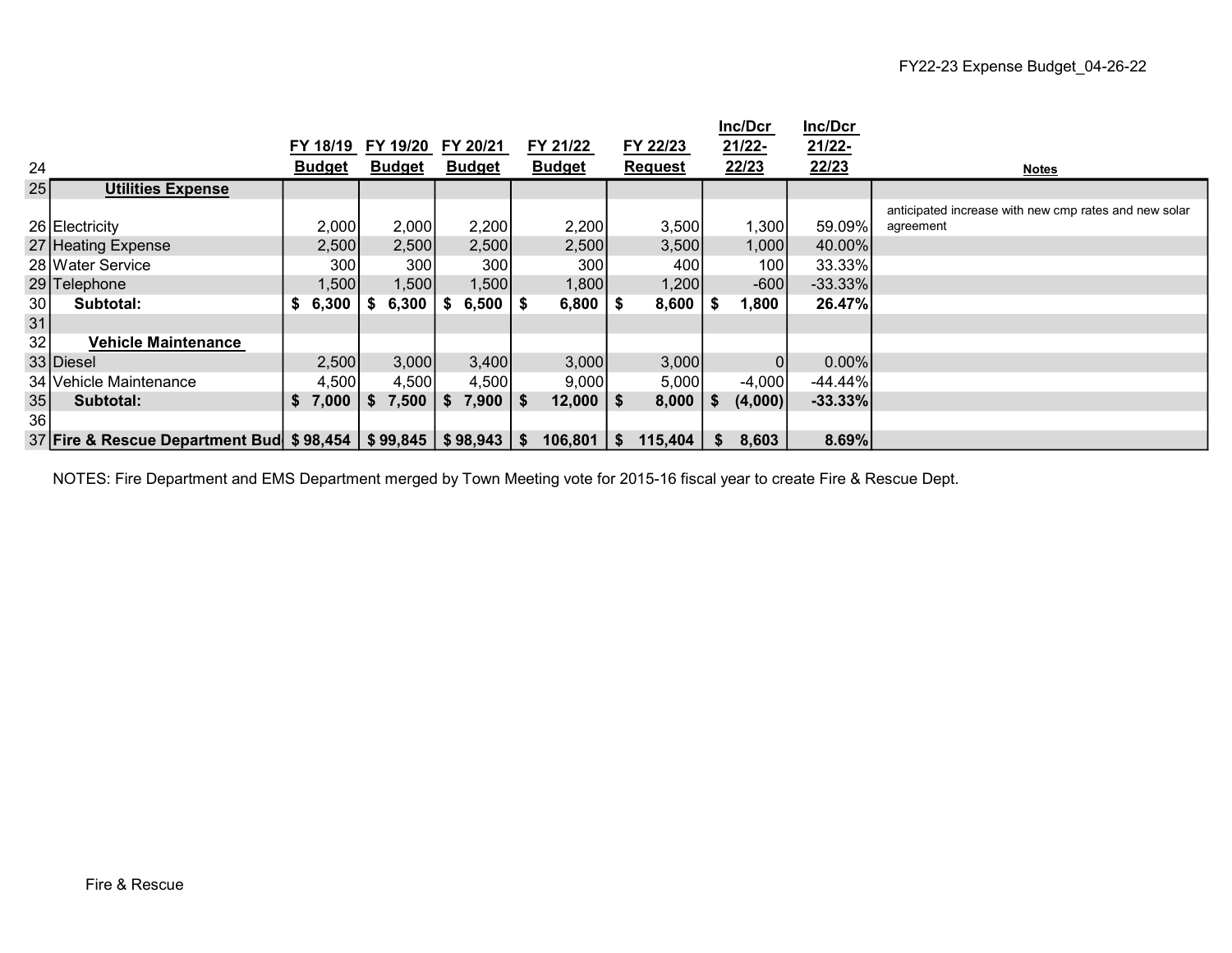# Town of BOWDOINHAM FY 2022/2023 MUNICIPAL BUDGET ACO/HARBOR MASTER

|                |                                  |               |               |               |               |                | Inc/Dcr        | Inc/Dcr    |                                              |
|----------------|----------------------------------|---------------|---------------|---------------|---------------|----------------|----------------|------------|----------------------------------------------|
|                |                                  | FY 18/19      | FY 19/20      | FY 20/21      | FY 21/22      | FY 22/23       | 21/22-         | 21/22-     |                                              |
|                |                                  | <b>Budget</b> | <b>Budget</b> | <b>Budget</b> | <b>Budget</b> | <b>Request</b> | 22/23          | 22/23      | <b>Notes</b>                                 |
|                | <b>PERSONNEL</b>                 |               |               |               |               |                |                |            |                                              |
|                |                                  |               |               |               |               |                |                |            | On Call 24/7 - \$13.63/hr at 15hr per week & |
| $\mathbf{1}$   | ACO Salary                       | 8,443         | 9,629         | 9,841         | 10,038        | 10,628         | 590            |            | 5.9% \$20.44/hr at 10hr/wk                   |
|                | 2 Harbor Master salary           | 1,873         | 1,914         | 1,956         | 1,985         | 2,340          | 355            |            | 17.9% \$18/hr for 5/hr per week for 26 weeks |
|                | 3 Earned Paid Leave              |               |               |               | 500           | 1,000          | 500            | 100.0%     |                                              |
|                | 4 FICA                           | 789           | 883           | 902           | 958           | 1,069          | 111            | 11.5%      |                                              |
| ${\bf 5}$      | Sub-total                        | \$11,105      | \$12,426      | \$12,699      | \$13,481      | \$<br>15,037   | 1,556          | 11.5%      |                                              |
| 6              |                                  |               |               |               |               |                |                |            |                                              |
| $\overline{7}$ | <b>ACO</b>                       |               |               |               |               |                |                |            |                                              |
|                | 8   Pager/Phone                  | 840           | 840           | 600           | 400           | 400            | $\mathbf 0$    | 0.0%       |                                              |
|                | 9 Mileage Reimbursement          | 1,000         | 1,000         | 1,000         | 1,000         | 3,600          | 2,600          | 260.0%     |                                              |
|                | 10 Animal Shelter Contract       | 3,800         | 3,800         | 4,200         | 4,200         | 4,420          | 220            | 5.2%       |                                              |
|                | 11 Feral Cat/Disposal            | 150           | 300           | 300           | 300           | $\mathbf 0$    | $-300$         | $-100.0\%$ |                                              |
|                | 12 Supplies & Equip.             |               |               |               |               | 250            |                |            |                                              |
|                | 13 Training                      | 450           | 450           | 450           | 450           | 400            | $-50$          | $-11.1%$   |                                              |
| 14             | Sub-total                        | \$<br>6,240   | 6,390<br>\$   | 6,550         | 6,350<br>\$   | \$<br>9,070    | 2,720          | 42.8%      |                                              |
| 15             |                                  |               |               |               |               |                |                |            |                                              |
| 16             | <b>HARBOR MASTER</b>             |               |               |               |               |                |                |            |                                              |
|                | 17 Training & Membership         | 375           | 375           | 50            | 525           | 525            | $\overline{0}$ | 0.0%       |                                              |
|                | 18 Supplies & Equip              | 1,000         | 1,000         | 1,000         | 800           | 800            | $\Omega$       | 0.0%       |                                              |
|                | 19 Telephone                     | 165           | 165           | 90            | 100           | 100            | $\pmb{0}$      | $0.0\%$    |                                              |
| 20             | Sub-total                        | ,540<br>\$    | 1,540<br>S    | 1,140         | 1,425         | 1,425<br>\$    | 0              | 0.0%       |                                              |
| 21             |                                  |               |               |               |               |                |                |            |                                              |
|                | 22 Animal Control/Harbor Budget: | \$18,885      | \$20,356      | \$20,389      | 21,256<br>\$  | 25,532<br>-\$  | 4,276          | 20.1%      |                                              |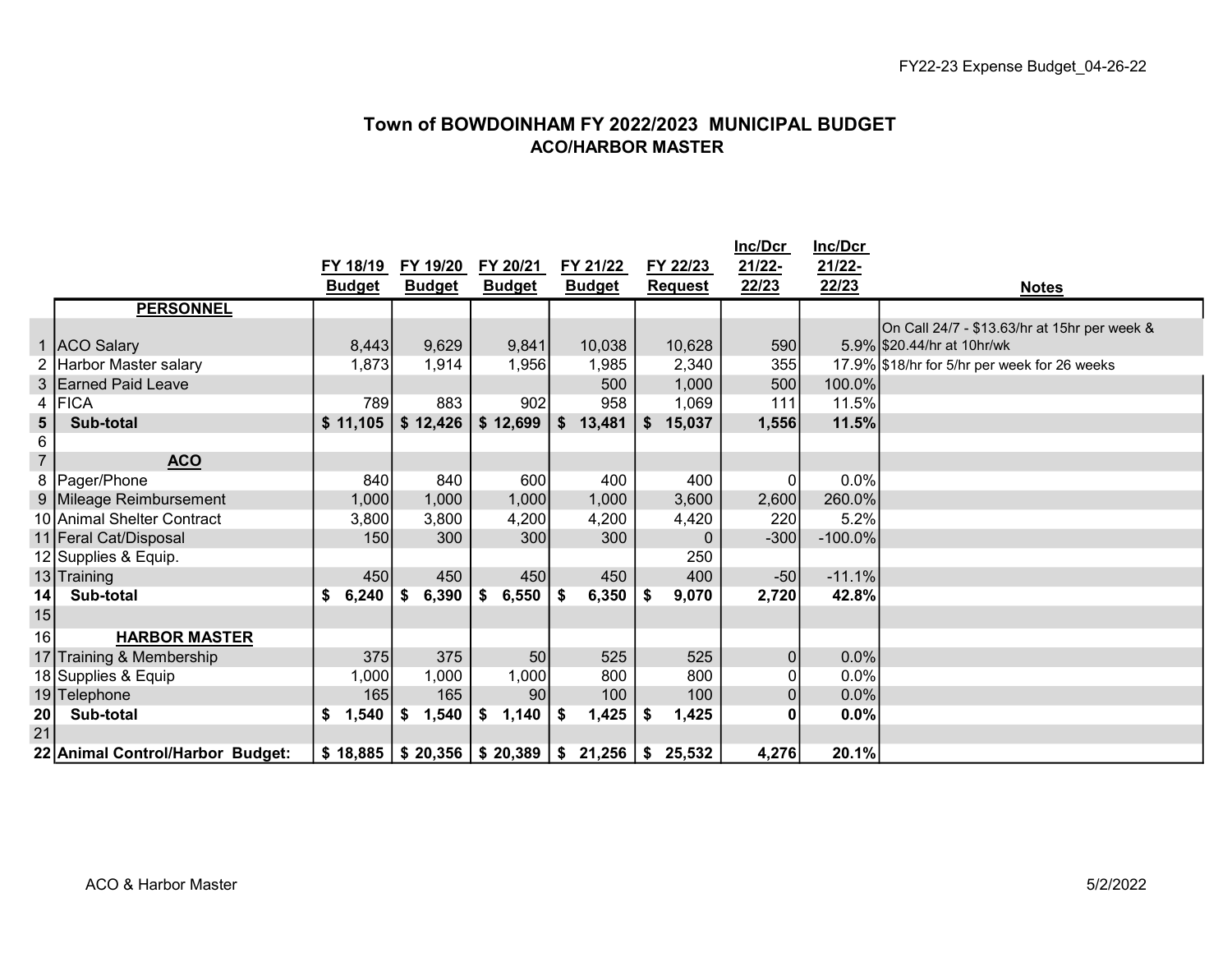# TOWN of BOWDOINHAM FY 2022/2023 MUNICIPAL BUDGET PUBLIC WORKS

|                  |                                   |               |                     |                       |               |                | <b>Inc/Dcr</b> | Inc/Dcr  |                                                                 |
|------------------|-----------------------------------|---------------|---------------------|-----------------------|---------------|----------------|----------------|----------|-----------------------------------------------------------------|
|                  |                                   | FY 18/19      | FY 19/20            | FY 20/21              | FY 21/22      | FY 22/23       | 21/22-         | 21/22-   |                                                                 |
|                  |                                   | <b>Budget</b> | <b>Budget</b>       | <b>Budget</b>         | <b>Budget</b> | <b>Request</b> | 22/23          | 22/23    | <b>Notes</b>                                                    |
|                  | <b>Personnel</b>                  |               |                     |                       |               |                |                |          |                                                                 |
|                  | lPublic Works Foreman             | 44,547        |                     |                       | 47,840        | 56,160         | 8,320          | 17.4%    |                                                                 |
| 2                | <b>IPW Personnel</b>              | 63,273        | 148,612             | 175,109               | 119,325       | 133,120        | 13,795         |          | 11.6% Minimum wage increased to \$21/hour                       |
| 3                | Allowance for Merit Wage Increase | 2,156         |                     | 3,502                 | 3,343         | 3,786          | 443            | 13.2%    |                                                                 |
| $\overline{4}$   | Subtotal:                         | \$109,976     | \$148,612           | $$178,611$ $$170,508$ |               | 193,066<br>\$  | 22,558         | 13.2%    |                                                                 |
| $5\phantom{.0}$  |                                   |               |                     |                       |               |                |                |          |                                                                 |
| $6\phantom{a}$   | <b>FICA</b>                       | 10,136        | 13,029              | 15,485                | 15,519        | 17,965         | 2,446          | 15.8%    |                                                                 |
| 7                | Health, Retirement & Benefits     | 52,471        | 64,706              | 51,142                | 76,164        | 88,122         | 11,958         | 15.7%    |                                                                 |
| $\bf 8$          | Subtotal:                         | 62,607<br>\$  | \$<br>$77,735$ \ \$ | 66,627                | \$<br>91,683  | \$<br>106,087  | 14,404         | 15.7%    |                                                                 |
| $\boldsymbol{9}$ |                                   |               |                     |                       |               |                |                |          |                                                                 |
| 10               | <b>Operating Expense</b>          |               |                     |                       |               |                |                |          |                                                                 |
|                  | 11 Printing/Pubs/Training         | 500           | 500                 | 2,200                 | 2,200         | 1,600          | $-600$         | $-27.3%$ |                                                                 |
|                  | 12 Miscellaneous                  | 900           | 1,000               | 2,000                 | 2,000         | 2,600          | 600            |          | 30.0% Computer                                                  |
|                  | 13 Vehicle Maintenance            | 12,000        | 9,000               | 17,000                | 15,000        | 20,000         | 5,000          | 33.3%    |                                                                 |
|                  | 14 Tools/Equip/Radios             | 4,000         | 5,000               | 5,000                 | 5,000         | 5,000          | $\vert$        | 0.0%     |                                                                 |
|                  | 15 Safety, Protect. Cloth & PPE   |               |                     |                       | 2,000         | 2,000          | $\Omega$       | 0.0%     |                                                                 |
|                  | 18 Building Maintenance           | 1,000         | 1,000               | 4,200                 | 4,200         | 7,000          | 2,800          |          | 66.7% Crane inspection, Tank Clean-outs & CO monitors           |
| 19               | Subtotal:                         | \$<br>24,400  | \$<br>16,500        | -\$<br>30,400         | \$<br>30,400  | 38,200         | 7,800          | 25.7%    |                                                                 |
| 20               |                                   |               |                     |                       |               |                |                |          |                                                                 |
| 21               | <b>Utilities</b>                  |               |                     |                       |               |                |                |          |                                                                 |
| 22               | Telephone/Internet                | 2,700         | 3,500               | 2,700                 | 1,400         | 2,000          | 600            | 42.9%    | Facility Phone & Internet & Cell Phone                          |
|                  | 23 Trash Removal                  |               |                     |                       | 1,700         | 1,700          | 0              | 0.0%     |                                                                 |
|                  | 24 Electricty                     | 1,000         | 2,000               | 4,800                 | 5,000         | 8,000          | 3,000          | 60.0%    | anticipated increase with new cmp rates and new solar agreement |
|                  | 25 Heating                        | 5,000         | 10,000              | 11,600                | 10,000        | 11,000         | 1,000          | 10.0%    |                                                                 |
| 26               | Subtotal:                         | 10,450        | 15,500<br>- \$      | $19,100$   \$<br>- \$ | 18,100        | 22,700         | 4,600          | 25.4%    |                                                                 |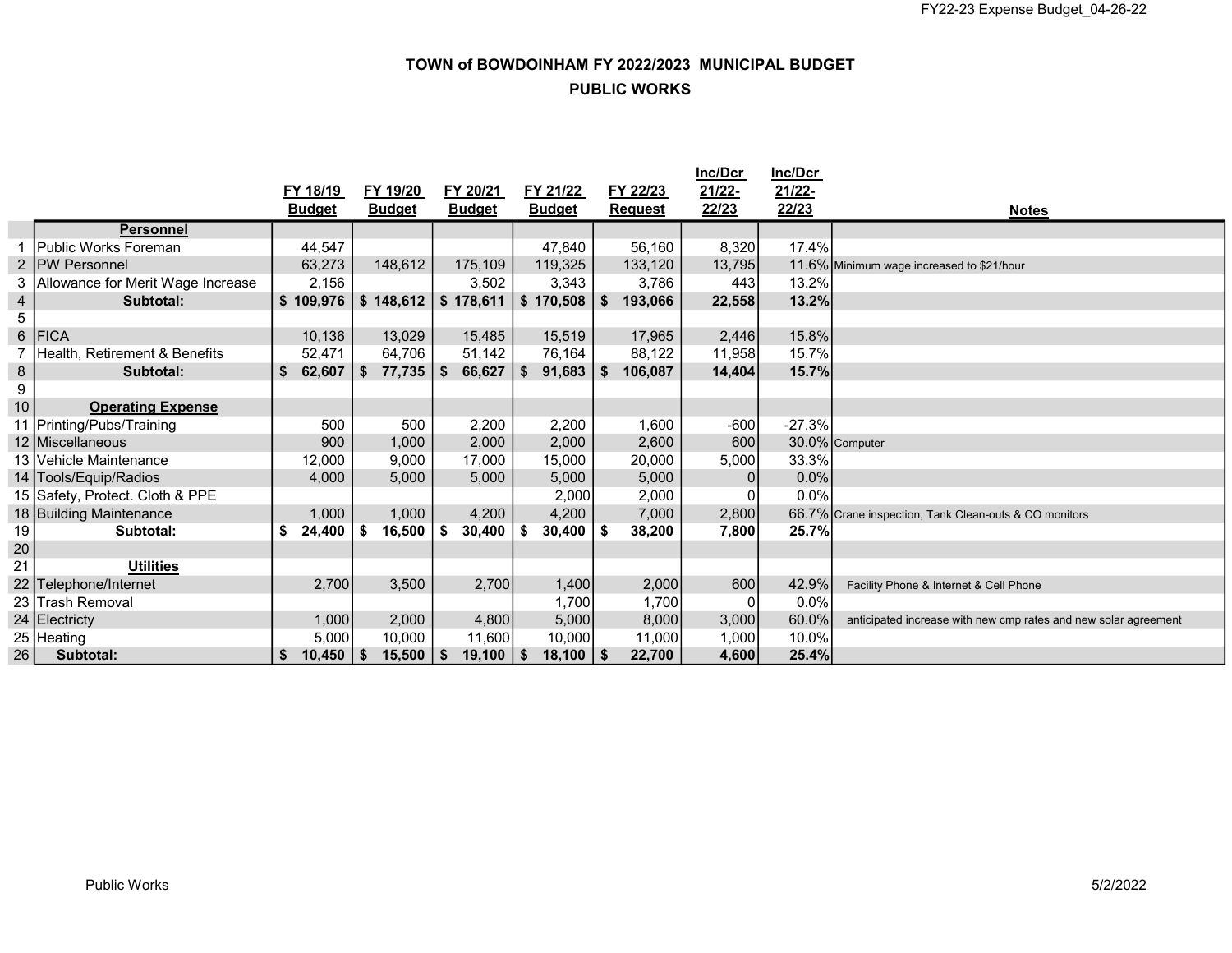|    |                                  |               |               |                                                     |               |                | Inc/Dcr | Inc/Dcr |                                                |
|----|----------------------------------|---------------|---------------|-----------------------------------------------------|---------------|----------------|---------|---------|------------------------------------------------|
|    |                                  | FY 18/19      | FY 19/20      | FY 20/21                                            | FY 21/22      | FY 22/23       | 21/22-  | 21/22-  |                                                |
|    |                                  | <b>Budget</b> | <b>Budget</b> | <b>Budget</b>                                       | <b>Budget</b> | <b>Request</b> | 22/23   | 22/23   | <b>Notes</b>                                   |
| 27 |                                  |               |               |                                                     |               |                |         |         |                                                |
| 28 | <b>Highway Maintenance</b>       |               |               |                                                     |               |                |         |         |                                                |
|    | 29 Mow/Grade/Culvert             | 4,000         | 5,000         | 5,700                                               | 6,000         | 10,000         | 4,000   | 66.7%   |                                                |
|    | 30   Ditching/Gravel             | 20,000        | 20,000        | 10,000                                              | 20,000        | 30,000         | 10,000  | 50.0%   | Work on gravel roads and ditching maintenance. |
|    | 31 Signage                       | 700           | 1,000         | 2,000                                               | 1,500         | 1,500          | 0       | $0.0\%$ |                                                |
|    | 32 Paving/Surf maint             | 4,000         | 5,000         | 17,500                                              | 5,000         | 30,000         | 25,000  | 500.0%  | Crack Seal (10 miles)                          |
|    | 33 Gas/Diesel                    | 7,000         | 8,000         | 8,000                                               | 8,000         | 14,000         | 6,000   | 75.0%   |                                                |
| 34 | Subtotal:                        | 35,700        | 39,000<br>- 5 | 43,200                                              | $40,500$   \$ | 85,500         | 45,000  | 111.1%  |                                                |
| 35 |                                  |               |               |                                                     |               |                |         |         |                                                |
| 36 | <b>Snow &amp; Ice Removal</b>    |               |               |                                                     |               |                |         |         |                                                |
|    | 37 Plowing & Sanding Contract(s) | 17,300        | 17,800        | 0                                                   | 25,000        | 25,000         | 01      | $0.0\%$ |                                                |
|    | 38 PW Overtime                   | 22,523        | 27,103        | 27,311                                              | 32,353        | 41,769         | 9,416   | 29.1%   | 300hr/employee at time and a half              |
|    | 39 Road Salt and Sand            | 90,000        | 99,500        | 100,000                                             | 90,000        | 100,000        | 10,000  | 11.1%   |                                                |
|    | 40   Diesel (winter)             | 14,000        | 14,000        | 14,000                                              | 14,000        | 17,500         | 3,500   | 25.0%   |                                                |
|    | 41 Winter Vehicle & Equip. Main. | 20,000        | 12,000        | 20,000                                              | 20,000        | 25,000         | 5,000   | 25.0%   |                                                |
| 42 | Subtotal:                        | \$163,823     | \$170,403     | 161,311<br>\$                                       | 181,353<br>\$ | 209,269        | 27,916  | 15.4%   |                                                |
| 43 |                                  |               |               |                                                     |               |                |         |         |                                                |
|    | 44   Total Public Works Budget:  |               |               | $$406,957$   \$467,750   \$499,249   \$532,544   \$ |               | 654,821        | 122,278 | 23.0%   |                                                |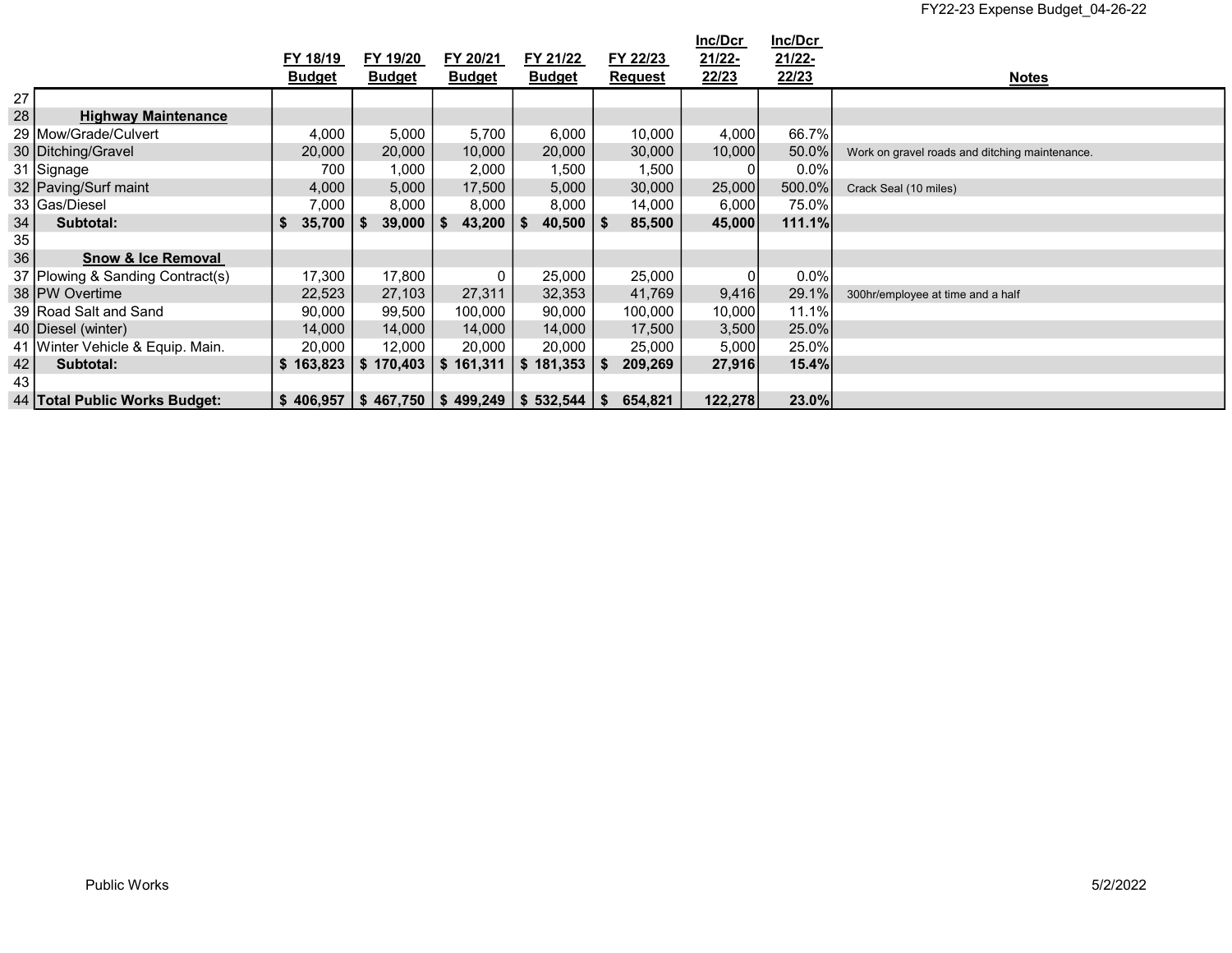#### TOWN of BOWDOINHAM FY 2022/2023 MUNICIPAL BUDGET Solid Waste & Recycling Dept.

|                         |                                            |               |                                                        |    |               |     |                |                |                | Inc/Dcr  |                                                                      |
|-------------------------|--------------------------------------------|---------------|--------------------------------------------------------|----|---------------|-----|----------------|----------------|----------------|----------|----------------------------------------------------------------------|
|                         |                                            | FY 18/19      | FY 19/20                                               |    | FY 20/21      |     | FY 21/22       | FY 22/23       | Inc/Dcr 21/22- | 21/22-   |                                                                      |
|                         |                                            | <b>Budget</b> | <b>Budget</b>                                          |    | <b>Budget</b> |     | <b>Budget</b>  | <b>Request</b> | 22/23          | 22/23    | <b>Notes</b>                                                         |
|                         | <b>Personnel</b>                           |               |                                                        |    |               |     |                |                |                |          |                                                                      |
| $\mathbf 1$             | <b>Recycling Personnel</b>                 | 36,218        | 36,686                                                 |    | 43,100        |     | 31,296         | 33,142         | 1,846          | 5.9%     |                                                                      |
| $\overline{2}$          | Recycling Director                         | 19,162        | 21,405                                                 |    | 21,875        |     | 25,229         | 28,997         | 3,768          |          | 14.9% COLA and Increased Hours to 27/wk                              |
| 3                       | Allowance Merit Wage Increases (2%)        | 1,108         |                                                        |    |               |     | 1,131          | 1,243          | 112            | 9.9%     |                                                                      |
| $\overline{\mathbf{4}}$ | Subtotal:                                  | 56,488        | \$<br>58,091                                           | \$ | 64,975        | \$  | 57,656         | \$<br>63,382   | 5,726          | 9.9%     |                                                                      |
| $\sqrt{5}$              |                                            |               |                                                        |    |               |     |                |                |                |          |                                                                      |
| 6                       | <b>Support &amp; Benefits</b>              |               |                                                        |    |               |     |                |                |                |          |                                                                      |
| $\overline{7}$          | <b>FICA</b>                                | 4,321         | 4,444                                                  |    | 4,971         |     | 4,457          | 4,925          | 469            | 10.5%    |                                                                      |
| 8                       | Earned Paid Leave                          |               |                                                        |    |               |     | 600            | 1,000          | 400            | 66.7%    |                                                                      |
| 9                       | Health & Retirement benefits               | 2,336         | 2,000                                                  |    | 2,954         |     | 3,600          | 3,765          | 165            | 4.6%     |                                                                      |
| 10                      | Subtotal:                                  | \$<br>6,657   | \$<br>6,444                                            | \$ | 7,925         | \$  | 8,657          | \$<br>9,690    | 1,034          | 11.9%    |                                                                      |
| 11                      |                                            |               |                                                        |    |               |     |                |                |                |          |                                                                      |
| 12                      | <b>Operating Expenses</b>                  |               |                                                        |    |               |     |                |                |                |          |                                                                      |
|                         | 13 Training                                |               |                                                        |    |               |     |                | 750            |                |          |                                                                      |
|                         | 14 Misc. Expense                           | 3,275         | 3,375                                                  |    | 3,375         |     | 2,000          | 3,000          | 1,000          |          | 50.0% Trash Tickets, Parts, Supplies, Computer                       |
|                         | 15 Vehicle/Equipment Maintenance           | 3,000         | 3,000                                                  |    | 3,000         |     | 500            | 750            | 250            |          | 50.0% Forklift and Baler need maintenance and work, propane for lift |
|                         | 16 Recycling Barn Lease                    | 15,757        | 16,068                                                 |    | 16,392        |     | 0              | 0              | $\overline{0}$ | 0.0%     |                                                                      |
|                         | 17 Gas/Oil/Propane                         | 1,100         | 1,100                                                  |    | 1,200         |     | $\pmb{0}$      | 0              | 0              | 0.0%     |                                                                      |
|                         | 18 Building Upgrades/Engineering           | 2,200         | 4,000                                                  |    | 2,000         |     | 0              | 0              | 01             | 0.0%     |                                                                      |
|                         | 19 Snow Removal Contract                   | 1,500         | 1,500                                                  |    |               |     | $\overline{0}$ | 0              | 0              | 0.0%     |                                                                      |
|                         | 20 Building Maintenance - General          | 1,200         | 1,200                                                  |    | 2,400         |     | 0              | 0              | 0              | 0.0%     |                                                                      |
|                         | 21 Safety and PPE                          |               |                                                        |    |               |     | 750            | 750            | $\Omega$       | 0.0%     |                                                                      |
| 22                      | Subtotal:                                  | \$<br>28,032  | \$<br>30,243                                           | \$ | 28,367        | -\$ | 3,250          | \$<br>5,250    | 2,000          | 61.5%    |                                                                      |
| 23                      | <b>Utilities Expense</b>                   |               |                                                        |    |               |     |                |                |                |          |                                                                      |
| 24                      | Electricity & Telephone                    | 1,100         | 1,100                                                  |    | 1,300         |     | 750            | 650            | $-100$         | $-13.3%$ |                                                                      |
| 25                      | Subtotal:                                  | \$<br>1,100   | \$<br>1,100                                            | Ŝ. | 1,300         | \$  | 750            | \$<br>650      | $-100$         | $-13.3%$ |                                                                      |
| 26                      |                                            |               |                                                        |    |               |     |                |                |                |          |                                                                      |
| 27                      | <b>Recycling &amp; Disposal Expenses</b>   |               |                                                        |    |               |     |                |                |                |          |                                                                      |
| 28                      | Single Stream Contract                     | 2,500         | 3,000                                                  |    | 35,000        |     | 24,000         | 33,000         | 9,000          |          | 37.5% Silver Bullets                                                 |
| 29                      | <b>General Disposal</b>                    | 5,500         | 6,000                                                  |    | 6,000         |     | 1,500          | 1,500          | $\Omega$       | 0.0%     |                                                                      |
| 30                      | Curbside Pickup Contract                   | 65,000        | 66,500                                                 |    | 66,500        |     | 67,000         | 67,500         | 500            |          | 0.7% Plummer Contract                                                |
| 31                      | <b>Trash Disposal</b>                      | 17,000        | 17,500                                                 |    | 22,020        |     | 23,000         | 24,000         | 1,000          | 4.3%     |                                                                      |
| 32                      | Hazardous Waste                            | 3,000         | 2,000                                                  |    | 3,500         |     | 2,500          | 1,500          | $-1,000$       | $-40.0%$ |                                                                      |
| 33                      | Subtotal:                                  | \$<br>93,000  | \$<br>95,000                                           |    | \$133,020     |     | \$118,000      | \$127,500      | 9,500          | 8.1%     |                                                                      |
|                         | <b>Solid Waste &amp; Recycling Budget:</b> |               | $$185,277$ $$190,878$ $$235,587$ $$188,313$ $$206,472$ |    |               |     |                |                | 18,160         | 9.6%     |                                                                      |

Note: The Department is estimated to receive revenue in the amount of: \$107,600. The net cost to taxpayers for this department is: \$98,872.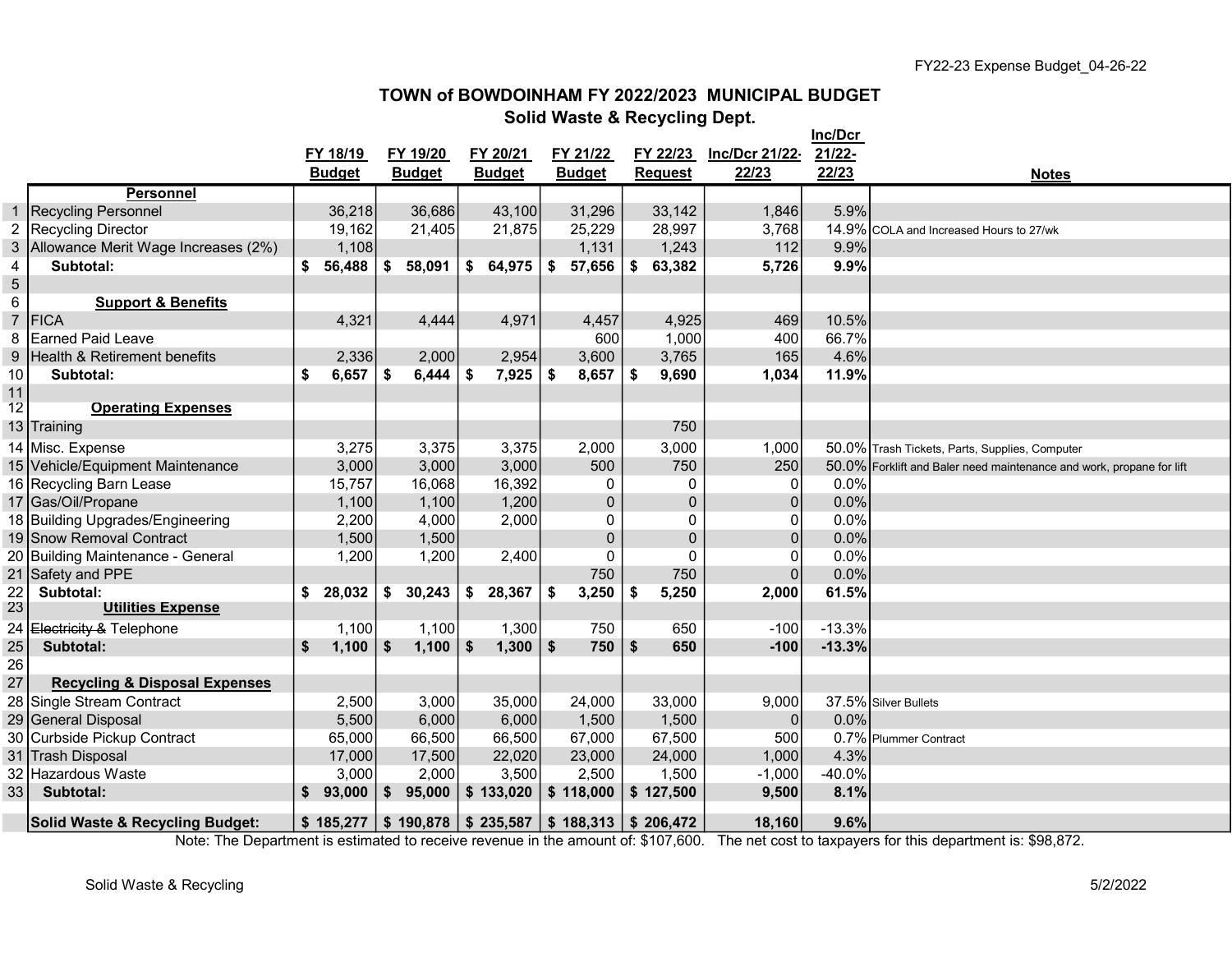# TOWN of BOWDOINHAM FY 2022/2023 MUNICIPAL BUDGET RECREATION

|                         |                                   |                      |               |               |               |                | Inc/Dcr  | Inc/Dcr  |                                                           |
|-------------------------|-----------------------------------|----------------------|---------------|---------------|---------------|----------------|----------|----------|-----------------------------------------------------------|
|                         |                                   | FY 18/19             | FY 19/20      | FY 20/21      | FY 21/22      | FY 22/23       | 21/22-   | 21/22-   |                                                           |
|                         |                                   | <b>Budget</b>        | <b>Budget</b> | <b>Budget</b> | <b>Budget</b> | <b>Request</b> | 22/23    | 22/23    | <b>Notes</b>                                              |
|                         | <b>Personnel</b>                  |                      |               |               |               |                |          |          |                                                           |
| 1                       | Recreation & Older Adult Services | 18,050               | 18,727        | 20,879        | 29,047        | 39,468         | 10,421   |          | 35.9% 30hour/week position with budgeted additional hours |
| $\overline{\mathbf{c}}$ | Allowance for Merit Wage Increase | 542                  |               |               | 593           | 789            | 196      | 33.1%    |                                                           |
| 3                       | Subtotal:                         | \$18,592             | \$18,727      | \$20,879      | \$29,640      | \$40,257       | 10,617   | 35.8%    |                                                           |
| $\overline{4}$          |                                   |                      |               |               |               |                |          |          |                                                           |
| 5                       | <b>Support &amp; Benefits</b>     |                      |               |               |               |                |          |          |                                                           |
| 6                       | <b>Earned Paid Leave</b>          |                      |               |               |               | 1,000          |          |          |                                                           |
| $\overline{7}$          | FICA                              | 1,422                | 1,433         | 1,597         | 2,267         | 3,080          | 812      | 35.8%    |                                                           |
| 8                       | Subtotal:                         | \$<br>1,422          | \$<br>1,433   | \$<br>1,597   | \$<br>2,267   | \$<br>4,080    | 1,812    | 79.9%    |                                                           |
| 9                       |                                   |                      |               |               |               |                |          |          |                                                           |
| 10                      | <b>Operating Expenses</b>         |                      |               |               |               |                |          |          |                                                           |
|                         | 11 Misc. Expense                  | 1,800                | 1,000         | 1,000         | 1,000         | 1,000          | 0        |          | 0.0% Includes mileage                                     |
|                         | 12 Postage                        | 300                  | 300           | 100           | 250           | 250            | $\Omega$ | 0.0%     |                                                           |
|                         | 13 Food Service Expense           | 2,000                | 3,000         | 3,300         | 3,300         | 3,300          | O        | 0.0%     |                                                           |
|                         | 14 Recreation Advertising         | 500                  |               |               |               |                |          |          |                                                           |
|                         | 15 Recreation Facilities          | 8,000                | 8,000         | 8,000         | 8,500         | 12,000         | 3,500    |          | 41.2% Includes Utilities                                  |
|                         | 16 Operating Expenses             | \$12,600             | \$12,300      | \$12,400      | \$13,050      | \$<br>16,550   | 3,500    | 26.8%    |                                                           |
| 17                      |                                   |                      |               |               |               |                |          |          |                                                           |
| 18                      | <b>Athletic Program</b>           |                      |               |               |               |                |          |          |                                                           |
|                         | 19 Program Expenses               | 6,000                | 6,000         | 8,500         | 9,000         | 8,500          | $-500$   | $-5.6%$  |                                                           |
|                         | 20 Athletic Program Expense       | \$<br>6,000          | 6,000<br>\$   | \$<br>8,500   | \$<br>9,000   | \$<br>8,500    | $-500$   | $-5.6%$  |                                                           |
| 21                      |                                   |                      |               |               |               |                |          |          |                                                           |
| 22                      | <b>Activities Program</b>         |                      |               |               |               |                |          |          |                                                           |
| 23                      | Activities                        | 5,000                | 5,000         | 3,000         | 4,000         | 3,000          | $-1,000$ | $-25.0%$ |                                                           |
|                         | 24 Activities Expense             | \$<br>5,000          | \$<br>5,000   | \$<br>3,000   | \$<br>4,000   | \$<br>3,000    | $-1,000$ | $-25.0%$ |                                                           |
| 25                      |                                   |                      |               |               |               |                |          |          |                                                           |
| 26                      | <b>Age-Friendly Initiative</b>    |                      |               |               |               |                |          |          |                                                           |
| 27                      | Programs & Events                 |                      | 1,700         | 100           | 2,000         | 2,300          | 300      | 15.0%    |                                                           |
|                         | 28 Postage, Printing, advertising |                      | 300           |               |               | 620            | 620      |          |                                                           |
| 29                      | Supplies                          |                      | 500           | 100           |               | 380            | 380      |          |                                                           |
| $\bf{30}$               | Subtotal:                         | \$<br>$\blacksquare$ | \$<br>2,500   | \$<br>200     | \$<br>2,000   | \$<br>3,300    | 1,300    | 65.0%    |                                                           |
| 31                      |                                   |                      |               |               |               |                |          |          |                                                           |
|                         | 32 Recreation Budget:             | \$43,614             | \$45,960      | \$46,576      | \$59,958      | \$<br>75,687   | 15,729   | 26.2%    |                                                           |

Note: The Recreation Department is budgeted to receive \$27,900 in revenue. The net cost of the department to taxpayers is \$47,787.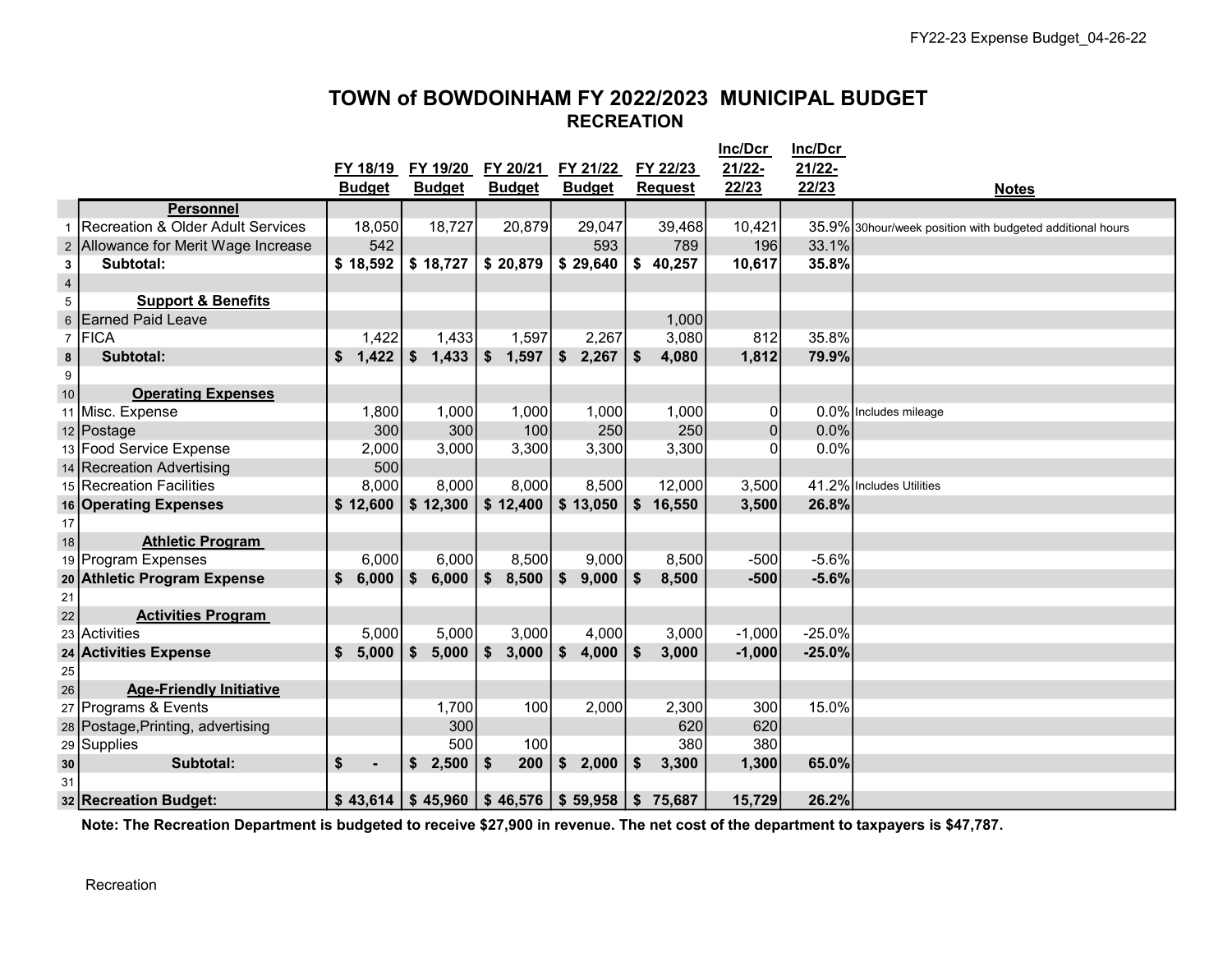## TOWN of BOWDOINHAM FY 2022/2023 MUNICIPAL BUDGET REQUEST PLANNING, COMMUNITY DEVELOPMENT & CODE ENFORCEMENT

|                |                                                 |               |      |                |            |               |     |                |      |                | Inc/Dcr        | Inc/Dcr   |                                        |
|----------------|-------------------------------------------------|---------------|------|----------------|------------|---------------|-----|----------------|------|----------------|----------------|-----------|----------------------------------------|
|                |                                                 | FY 18/19      |      | FY 19/20       |            | FY 20/21      |     | FY 21/22       |      | FY 22/23       | $21/22 -$      | $21/22 -$ |                                        |
|                |                                                 | <b>Budget</b> |      | <b>Budget</b>  |            | <b>Budget</b> |     | <b>Budget</b>  |      | <b>Request</b> | 22/23          | 22/23     | <b>Notes</b>                           |
|                | <b>Personnel</b>                                |               |      |                |            |               |     |                |      |                |                |           |                                        |
|                | Planner (35%)                                   | 19,900        |      | 20,752         |            | 21,595        |     | 21,700         |      | 24,500         | 2,800          | 12.9%     |                                        |
| $\overline{2}$ | Code Enforcement Officer                        | 26,390        |      | 27,503         |            | 31,200        |     | 32,968         |      | 56,169         | 23,201         |           | 70.4% Full-time CEO                    |
| 3              | Allowance for Merit Wage Increase (2%)          | 926           |      | 964            |            | 2,132         |     | 659            |      | 1,613          | 954            | 144.8%    |                                        |
| $\overline{4}$ | Subtotal:                                       | \$47,216      | \$   | 49,219         | $\vert$ \$ | 54,927        | \$  | 55,327         | \$   | 82,283         | 26,956         | 48.7%     |                                        |
| 5              |                                                 |               |      |                |            |               |     |                |      |                |                |           |                                        |
| $\,6\,$        | <b>Support &amp; Benefits</b>                   |               |      |                |            |               |     |                |      |                |                |           |                                        |
| $\overline{7}$ | <b>FICA</b>                                     | 3,612         |      | 3,765          |            | 4,202         |     | 4,233          |      | 6,295          | 2,062          | 48.7%     |                                        |
| $\,8\,$        | Health, & Retirement benefits                   | 24,426        |      | 23,761         |            | 26,466        |     | 30,627         |      | 42,193         | 11,566         |           | 37.8% Full-time CEO                    |
| 9              | Subtotal:                                       | \$28,038      | \$   | 27,526         | -\$        | 30,668        | \$  | 34,860         | - \$ | 48,488         | 13,628         | 39.1%     |                                        |
| 10             |                                                 |               |      |                |            |               |     |                |      |                |                |           |                                        |
| 11             | <b>Operating Expenses</b>                       |               |      |                |            |               |     |                |      |                |                |           |                                        |
| 12             | Telephone                                       | 540           |      | 540            |            | 540           |     | 540            |      | 720            | 180            | 33.3%     |                                        |
| 13             | Print/Publications/Training                     | 1,500         |      | 1,500          |            | 500           |     | 500            |      | 1,500          | 1,000          |           | 200.0% New Staff & In-person Trainings |
| 14             | Enforcement                                     | 250           |      | 250            |            | 250           |     | 250            |      | 250            | $\overline{0}$ | 0.0%      |                                        |
| 15             | Miscellaneous                                   | 500           |      | 500            |            | 150           |     | 250            |      | 1,250          | 1,000          |           | 400.0% New CEO computer                |
| 16             | Mileage                                         | 1,500         |      | 1,500          |            | 300           |     | 1,000          |      | 1,500          | 500            |           | 50.0% New Staff & In-person Trainings  |
| 17             | Postage                                         | 500           |      | 500            |            | 500           |     | 500            |      | 500            | $\Omega$       | 0.0%      |                                        |
| 18             | Subtotal:                                       | \$<br>4,790   | - \$ | $4,790$ \ \$   |            | 2,240         | \$  | 3,040          | \$   | 5,720          | 2,680          | 88.2%     |                                        |
| 19             |                                                 |               |      |                |            |               |     |                |      |                |                |           |                                        |
| 20             | <b>Planning Expenses</b>                        |               |      |                |            |               |     |                |      |                |                |           |                                        |
| 21             | Comprehensive Plan                              | 1,000         |      | 1,000          |            | 1,000         |     | 1,000          |      | 1,000          | 0              | 0.0%      |                                        |
| 22             | Planning/Appeals                                | 1,500         |      | 1,000          |            | 1,000         |     | 1,200          |      | 500            | $-700$         | $-58.3%$  |                                        |
| 23             | Subtotal:                                       | \$<br>2,500   | \$   | $2,000$   \$   |            | 2,000         | -\$ | $2,200$   \$   |      | 1,500          | $-700$         | $-31.8%$  |                                        |
| 24             |                                                 |               |      |                |            |               |     |                |      |                |                |           |                                        |
| 25             | <b>Community Development (Age-Friendly Init</b> |               |      |                |            |               |     |                |      |                |                |           |                                        |
| 26             | Programs & Events                               | 1,500         |      |                |            |               |     |                |      |                |                |           |                                        |
| 27             | Postage, Printing, advertising                  | 500           |      |                |            |               |     |                |      |                |                |           |                                        |
| 28             | Supplies                                        | 500           |      |                |            |               |     |                |      |                |                |           |                                        |
| 29             | Subtotal:                                       | \$<br>2,500   | \$   | $\blacksquare$ | \$         |               | \$  | $\blacksquare$ | \$   | $\blacksquare$ |                |           |                                        |
| 30             |                                                 |               |      |                |            |               |     |                |      |                |                |           |                                        |
| 31             |                                                 |               |      |                |            |               |     |                |      |                |                |           |                                        |
|                | 32 Total Planning Budget                        | \$85,044      |      |                |            | 89,835        | \$  | 95,427         | \$   | 137,990        | 42,564         | 44.60%    |                                        |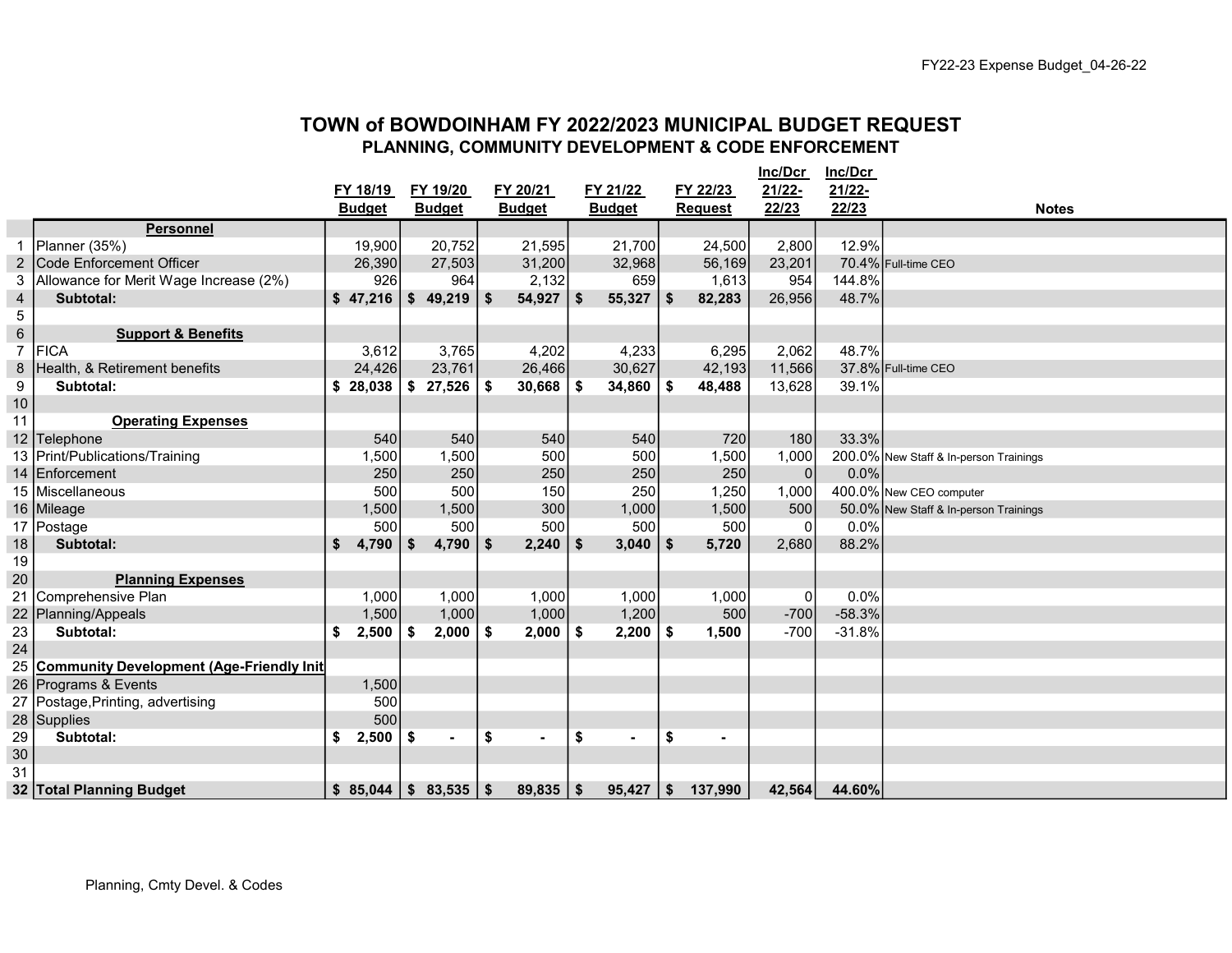#### TOWN of BOWDOINHAM FY 2022/2023 MUNICIPAL BUDGET CONTINGENCY & ORGANIZATION REQUESTS

|                         |                                           |               |               |               |                    |                | Inc/Dcr    | Inc/Dcr   |                 |
|-------------------------|-------------------------------------------|---------------|---------------|---------------|--------------------|----------------|------------|-----------|-----------------|
|                         |                                           | FY 18/19      | FY 19/20      | FY 20/21      | FY 21/22           | FY 22/23       | 21/22-     | 21/22-    |                 |
|                         |                                           | <b>Budget</b> | <b>Budget</b> | <b>Budget</b> | <b>Budget</b>      | <b>Request</b> | 22/23      | 22/23     | <b>Notes</b>    |
|                         | <b>Contingency Budget:</b>                |               |               |               |                    |                |            |           |                 |
|                         | Contingency                               | 8,000         | 8,000         | 15,000        | 15,000             | 10,000         | $-5,000$   | $-33.3%$  |                 |
| $\overline{\mathbf{c}}$ |                                           |               |               |               |                    |                |            |           |                 |
| 3                       | <b>Contingency Budget:</b>                | \$8,000       | 8,000<br>S.   | \$15,000      | \$15,000           | \$10,000       | \$ (5,000) | $-33.33%$ |                 |
| 4                       |                                           |               |               |               |                    |                |            |           |                 |
| 5                       |                                           |               |               |               |                    |                |            |           |                 |
| 6                       | <b>Organization Requests</b>              |               |               |               |                    |                |            |           |                 |
|                         |                                           |               |               |               |                    |                |            |           |                 |
|                         | 8 Spectrum Generations                    |               | 1,495         | 1,500         | 1,500              | 1,500          | 01         | $0.0\%$   |                 |
|                         | 9 The Lifeflight Foundation               |               |               |               |                    | 723            |            |           |                 |
|                         | 10 Waldo Community Action Partners        |               |               | 539           |                    |                |            |           | Requested \$377 |
|                         | 11 Community Health & Counseling Services |               |               |               |                    |                |            |           | Requested \$100 |
|                         | 12 Kennebec Behavioral Health             |               |               |               |                    |                |            |           | Requested \$100 |
|                         | 13 Historical Society - Merrymeeting Hall |               | 6,500         | 2,182         |                    |                |            |           |                 |
| 14                      |                                           |               |               |               |                    |                |            |           |                 |
| 15                      |                                           |               |               |               |                    |                |            |           |                 |
| 16                      | <b>Organization Requests Budget:</b>      | -\$           | \$<br>7,995   | 4,221<br>\$   | $1,500$   \$<br>\$ |                | 723        | 17.13%    |                 |